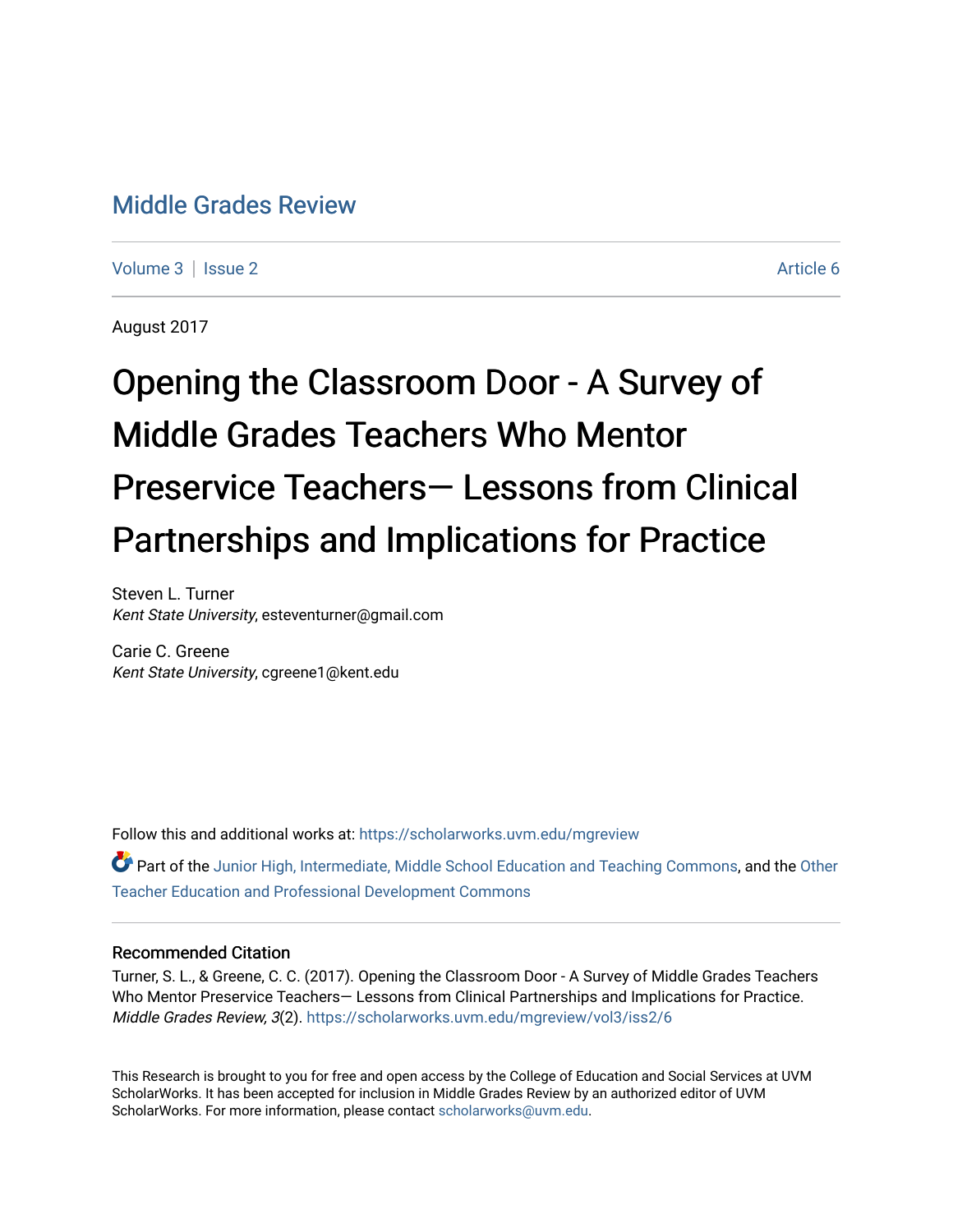Opening the Classroom Door: A Survey of Middle Grades Teachers Who Mentor Preservice Teachers—Lessons from Clinical Partnerships and Implications for Practice

> Steven L. Turner, *Kent State University* Carie C. Greene*, Kent State University*

#### **Abstract**

Middle school mentor teachers who participate in school-university clinical experiences have a unique opportunity to support preservice middle grades teachers' development and improve the schooling of young adolescents. This article investigates an early clinical experience and presents data from a survey of 38 middle school teachers who served as mentor teachers. Findings address how middle grades teachers view their role as mentors, their perceptions of the clinical experience as a collaborative learning partnership, and concludes with suggestions to improve clinical experiences for preservice middle grades teacher candidates.

#### **Introduction**

Preservice middle grades teachers often identify early clinical experiences and the influence of their mentor teacher as a powerful influence on their development and professional identities (Howell, Carpenter, & Jones, 2013; Sears, Cavallaro, & Hall, 2004). Accountability reform, political initiatives and what we are learning about the way young adolescents learn best have all contributed to a great need for improving the quality, duration, and supervision of teacher education programs (Allen, Ruebel, Greene, McDaniel, & Spencer, 2009; Anfara, 2009). Since early clinical experiences are one of the first opportunities preservice middle grades teachers have to immerse themselves in the culture and day-to-day work of their chosen profession, mentor teachers' perceptions and execution of their role and responsibilities during a clinical experience is crucial to facilitate positive internship experiences and help middle-level teacher candidates better understand the multifaceted nature of learning to teach (Andrews & Thompson, 2016; Cherian, 2007).

Given the important role of mentor teachers in preservice middle grade teacher education, it is surprising research examining mentor teachers' contributions to and perspectives of early clinical experiences is limited (National Council for Accreditation of Teacher Education

[NCATE], 2010; O'Brian, Stoner, Appel, & House, 2007). Middle grades educational researchers have suggested more attention in teacher education should be directed toward clinical partnerships and the experiences of mentor teachers and their supervision of preservice teachers (Howell et al., 2013). International communities of teacher educators have called for more opportunities to share global perspectives regarding supervision of clinical experiences (Quinn, McCarthy, & Young, 2009). With the goal to contribute to such data, this article presents the results of a survey of 38 middle grades mentor teachers and investigates their understanding and perception of their roles and responsibilities as they mentor a preservice middle grades teacher.

#### **Early Clinical Experiences: The Wisdom of Practice**

Early clinical experiences are meant to provide teacher candidates with authentic classroom experiences and practical knowledge to help the intern develop a context for understanding and facilitating the complex, multidimensional relationship between learning and teaching (McDermott, Gormley, Rothenberg, & Hammer, 1995; Zeichner & Bier, 2015). For the purposes of this article, clinical experiences prior to student teaching are called early clinical experiences. Transfer of knowledge in teacher education programs has been strongly linked to whether there are multiple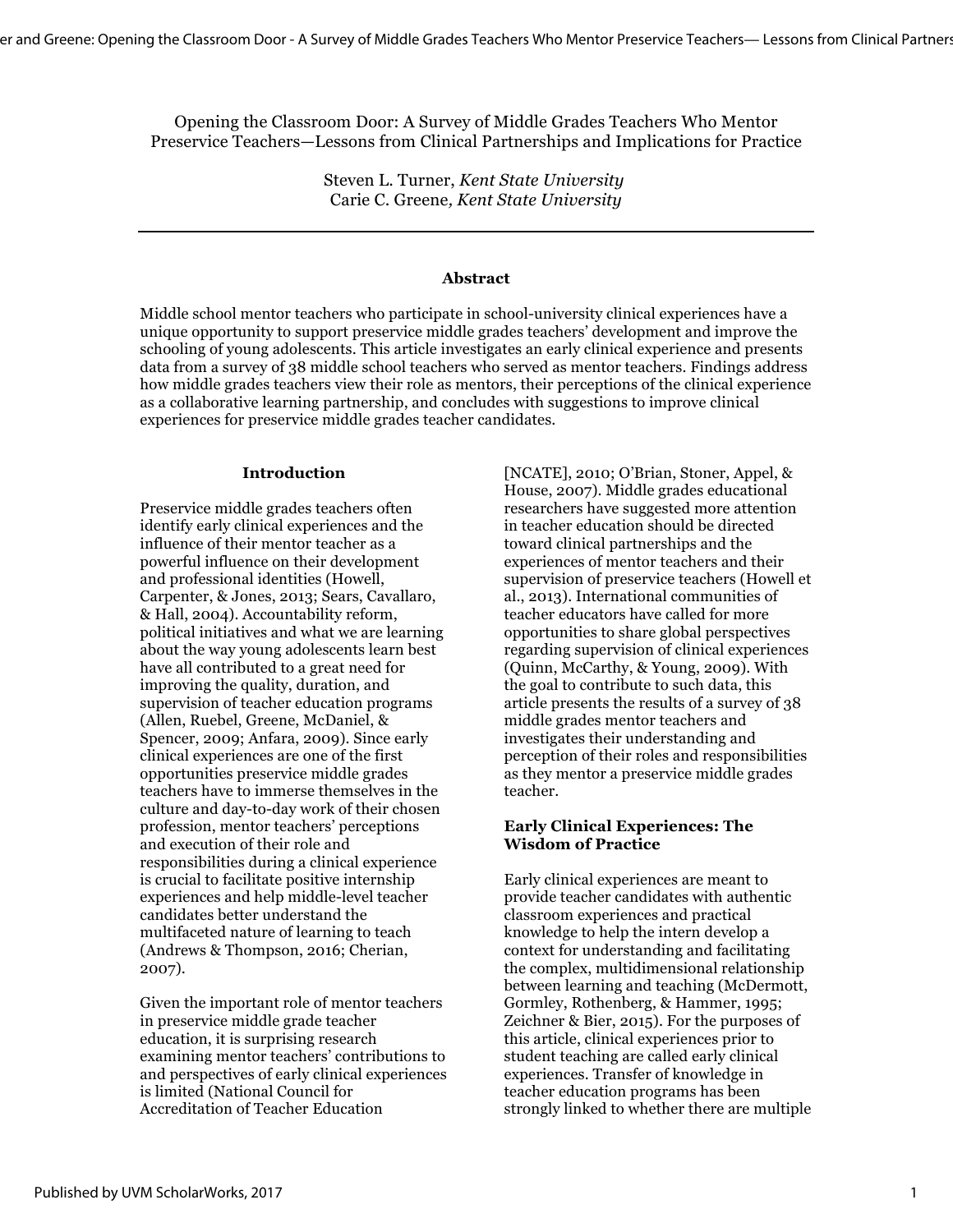opportunities for teacher candidates to develop knowledge about teaching by experiencing and reflecting on authentic classroom situations (Moore, 2003). For this reason, early clinical experiences are often regarded as one of the most significant aspects of teacher preparation programs (Howell et al., 2013; Vizenor, 2017; Weasmer & Woods, 2003). Typical opportunities and areas of growth for teacher candidates during early clinical experiences at the middle level include planning lessons and units, building and integrating knowledge of young adolescent development, improving classroom management techniques, practicing classroom assessment, and differentiating and evaluating instruction to meet the individual learning needs of young adolescents (McEwin, Dickinson, & Smith, 2003).

How are clinical experiences typically arranged? Many teacher education programs follow a medical school internship model. An intern or teacher candidate is placed in a middle school (clinical environment) to experience the total milieu of classroom teaching within their intended area of licensure. One key aspect of a clinical experience is the collaboration between the mentor and the intern (Zanting, Verloop, & Vermunt, 2001). The mentor's activities of providing the intern with feedback, formal and informal evaluations, and initiating relevant discussions regarding daily aspects of working with young adolescents can provide a meaningful environment for the teacher candidate's growth (Zanting, Verloop, & Vermunt, 2003a). Mentor teachers can assist interns with development of self-regulated learning that involves selfmotivation, metacognition, and strategic actions (Perry, Hutchinson, & Thauberger, 2007). A well-structured clinical experience has the potential to contribute considerably to the professional learning and development of teacher candidates, and its effect is to underscore the scope and complexities of working in an authentic learning environment (Graham, 2006).

Although many teacher education programs have early clinical experiences as part of their requirements, there is not widespread agreement on the expected design or intensity of the clinical experiences (DarlingHammond, Hammerness, Grossman, Rust, & Shulman, 2005). While poorly designed clinical experiences are much less common now than in times past, they do exist (NCATE, 2010; Zeichner & Bier, 2015). Consequently, for some teacher candidates, clinical experiences may not lead to the intended analysis, reflection, and growth expected of preservice teachers (Anderson, Barksdale, & Hite, 2005). Having a poorquality clinical experience can produce adverse feelings and even a negative attitude in a teacher candidate (Unlu & Guvn, 2010). The duration and type of clinical experiences vary widely within teacher preparation programs, making it difficult to always conclusively identify effective practices (O'Brian et al., 2007). Often, clinical experience sites are chosen unseen, and the mentor teachers involved may not always be the most experienced or qualified teachers at the site—they are more likely to be teachers who are willing to take on the added responsibility of an intern (Giebelhaus & Bowman, 2002; Zeichner & Bier, 2015). Careful selection of mentor teachers needs to be considered, since being a successful classroom teacher does not necessarily guarantee that those same teachers will be effective mentors (Hobson, Ashby, Malderez, & Tomlinson, 2009).

# **Early Clinical Experiences: The Middle Grades Perspective**

At the national level, there are many aspects of K-12 teacher education that are cited for improvement, however, many have specifically called for a specific focus at the middle level (Association of Middle Level Educators [AMLE], 2012; Ellerbock, Kersaint, Smith, & Kaskeki, 2016). In the United States, 46 states (and the District of Columbia) require some aspect of specialized preparation for licensure to work in middle schools (Howell et al., 2013). Research in middle level education indicates teacher preparation programs must help preservice middle level teacher candidates make explicit connections to middle level philosophy and emphasize the need for developmentally responsive teaching (Howell, 2012; Lounsbury & McEwin, 2016). The 2012 AMLE Standards for Preservice Teacher Preparation call for preservice teachers to both be prepared to understand middle school concepts as well as to be able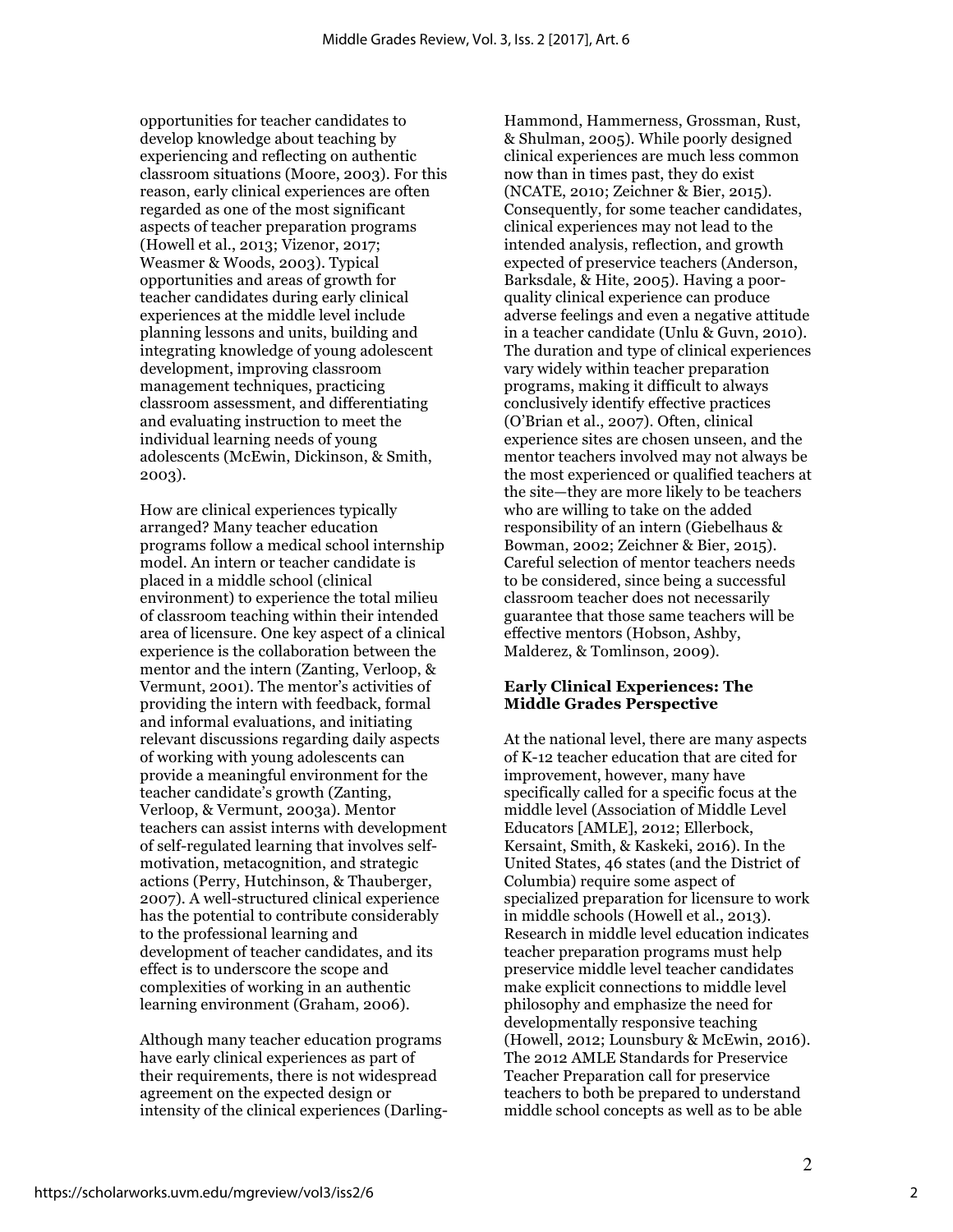to promote recommended middle level philosophy and beliefs (AMLE, 2012). Middle level teacher candidates can study *This We Believe* and review *Turning Points 2000* to learn what is unique about working with students in grades 4-8, but to truly develop insight that helps preservice teachers be prepared to work in middle schools, middle grade preservice teachers need authentic opportunities to see middle level philosophy in practice during clinical experiences.

Teachers and teacher educators advise that meaningful clinical experiences allow preservice teachers to encounter the challenges of classroom practice so that they can develop a sense of how the strategies and theories they are learning in their coursework translate to effective practice (Darling-Hammond et al., 2005; Howell et al., 2013). Desired critical thinking skills that can help preservice teachers navigate classroom problems can be cultivated during the clinical experience (Yakar, Altindag, & Kaya, 2010). In practice, this means early clinical experiences require dedicated, effective mentor teachers who can cultivate a supportive classroom environment, and help structure the clinical experience to allow for middle grade teacher candidates' comprehensive learning and gradual responsibility in managing the classroom (Harrison & Kennedy, 2016; LePage, Darling-Hammond, Akar, Gutierrez, Jenkins-Gunn, & Rosebrock, 2005; Turner & Greene, 2016).

### **Middle Level Mentor Teachers: Partners in Preservice Teacher Education**

Mentor teachers are not just cooperating teachers who allow preservice teachers to take over teaching responsibilities (Hall, Draper, Smith, & Bullough, 2008). In a clinical experience, mentor teachers are the most powerful people in the classroom. "Mentor teachers must model effective practice and provide opportunities for beginning teachers to observe and critique practice, and coach the beginning teacher including engaging in dialogue focused on practice" (Hall et al., 2008, p. 342). Improving the clinical experiences of middle grade mentor teachers has far-reaching implications, including transforming the

clinical experiences of middle grade preservice teachers, which may greatly enhance the school experiences of middle grades students.

Learning to teach is a multifaceted process determined by the interaction of several complex factors, including a teacher candidate's knowledge and beliefs about teaching and learning, subject matter expertise, and willingness to support and engage diverse learners. Learning to teach is also affected by situational factors, such as school expectations, program demands, and feedback from key actors in the university and public school settings (Borko & Mayclinical, 1995). In the clinical placement, preservice teacher candidates generally work under the guidance of a mentor teacher who shares expertise and works to support the intern. Researchers convey that successful, collaborative learning partnerships between mentor teachers and preservice teachers can improve public school students' achievement: "Overall, this collaborative process appears to empower educators [and creates] a synergistic effect that leads to an ongoing cycle of growth for all involved" (Linek, Fleener, Fazio, Raine, & Klakamp, 2003, p. 87). Middle grade mentor teachers who work with preservice teachers report thoughtful changes in their instruction and attribute those changes to the experience of working with preservice teachers (Landt, 2004). Mentor teachers report gaining new ideas, new technologies, new ways of thinking, and find opportunities for professional development through mentoring clinical experience students (Jaipal, 2009; Killian & Wilkins, 2009).

Effective mentor teachers do more than allow interns to borrow their students and use their classroom (Hall et al., 2008). Effective mentor teachers model instructional strategies, managerial approaches, and share useful teaching practices for preservice teachers (Smith, 1993). Building a collaborative, reciprocal relationship between preservice teachers and mentor teachers is essential for preservice teachers' professional growth (Thompson & Smith, 2004/2005). For these reasons, most teacher educators insist that mentor teachers have at least three to five years of teaching experience so that an inexperienced mentor does not negatively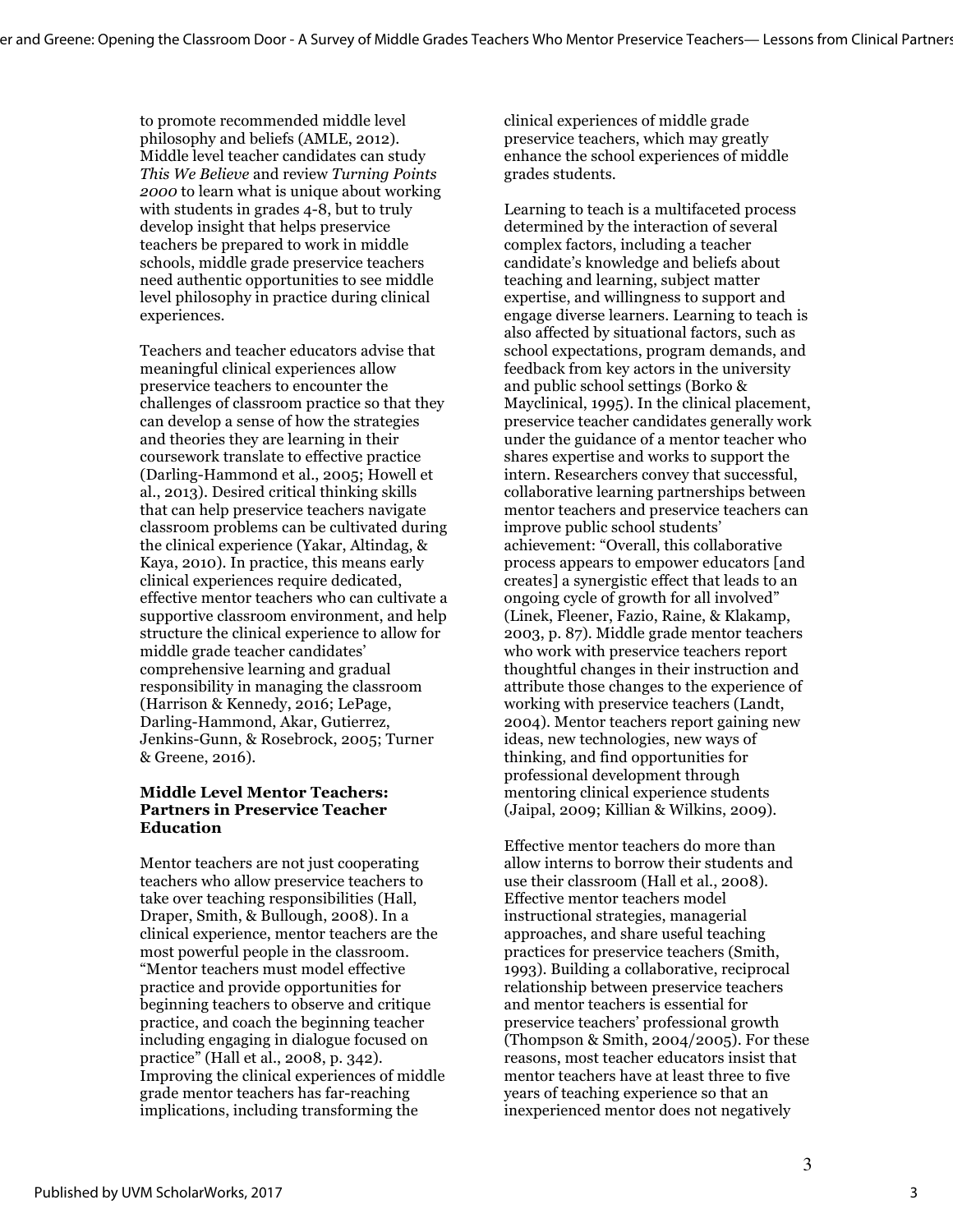influence a preservice teacher's development and growth (Cornell, 2003).

Though there is research examining effective mentoring practices for preservice teacher candidates (Graham 2006; Sinclair, Dowson, & Thistleton-Martin, 2006), except in the most innovative teacher education programs, that knowledge of effective mentoring is not consistently communicated to mentor teachers or preservice teachers who participate in early clinical experiences (Cibulka, 2016; Giebelhaus & Bowman, 2002; Zeichner & Bier, 2015). This lack of communication is unfortunate because the experience of learning to teach under the supervision of a skilled mentor teacher can increase professional teaching behaviors and promote habits of mind not easily acquired in campus-based methods coursework (McDermott et al.,1995; Zeichner & Bier, 2015)

It may be challenging to find highly qualified teachers to mentor preservice teachers because most mentor teachers consider it a time-consuming obligation, and the work carries serious responsibility for the wellbeing of the intern (Orland-Barak & Yinon, 2005). Often, classroom teachers, who are unwilling to be a mentor for clinical experience students, have had a previous mentoring experience that was either negative or overwhelming (Duquette, 1998). In a study of 59 mentor teachers, Zanting, Verloop, & Vermunt (2003b) found that there were some mentor teachers who "were unwilling or unable to impart their practical knowledge" (p. 210). In addition, Siebert, Clark, Kilbridge, & Peterson (2006) reported some mentor teachers had frustrating experiences during clinical experiences with interns who either could not, or would not, provide their middle grade students with effective learning experiences, causing major dissonance between the mentoring teacher and the preservice teacher.

The experiences of mentor teachers during early clinical experiences are worthy of further study and are integral to improving preservice middle grades teacher education. Given the indispensable role mentor teachers have in preservice teacher education, there is a need to thoroughly examine mentor teachers' perceptions of clinical experiences, and make mentor

teachers' views an essential consideration when planning, implementing, or evaluating a middle grades clinical experience. The work presented in this article was designed with the goal of learning from middle level mentor teachers and evaluating ways in which clinical experiences in middle grades could be improved for optimal learning.

### **Background and Context of the Study**

The 50 mentor teachers participating in this field experience worked with 44 teacher candidates who were juniors and who had completed two previous clinical experiences. The teacher candidates' previous clinical experiences included observing classrooms, individual tutoring, and leading small group instruction and teaching one whole class lesson. The clinical experience under study was the last clinical experience before 16 weeks of student teaching and graduation.

The three middle schools where the clinical experience took place were strongly aligned with recommended practices for middle grades education, including teachers with middle-grade specific licensure, offering relevant and challenging curriculum, interdisciplinary connections in class work, block scheduling, student advocates, and advisory groups. The schools also had a focus on accountability and value-added measures. The value-added measures had real consequences for teachers, which meant that several mentor teachers had reservations about turning over their classes for one to two weeks to teacher candidates who were just learning to teach. To help alleviate some of that concern, mentor teachers participating in the clinical experience had the final say in whether they allowed teacher candidates to co-teach with them or individually teach the week-long unit in each subject area. Other planning elements for the internship included:

> § Placing a preservice middle grade teacher candidate with mentor teachers who had the same teaching concentration area (science, math, social studies, and language arts). Some mentor teachers taught two subject areas and agreed to mentor two interns, one in each licensure area taught.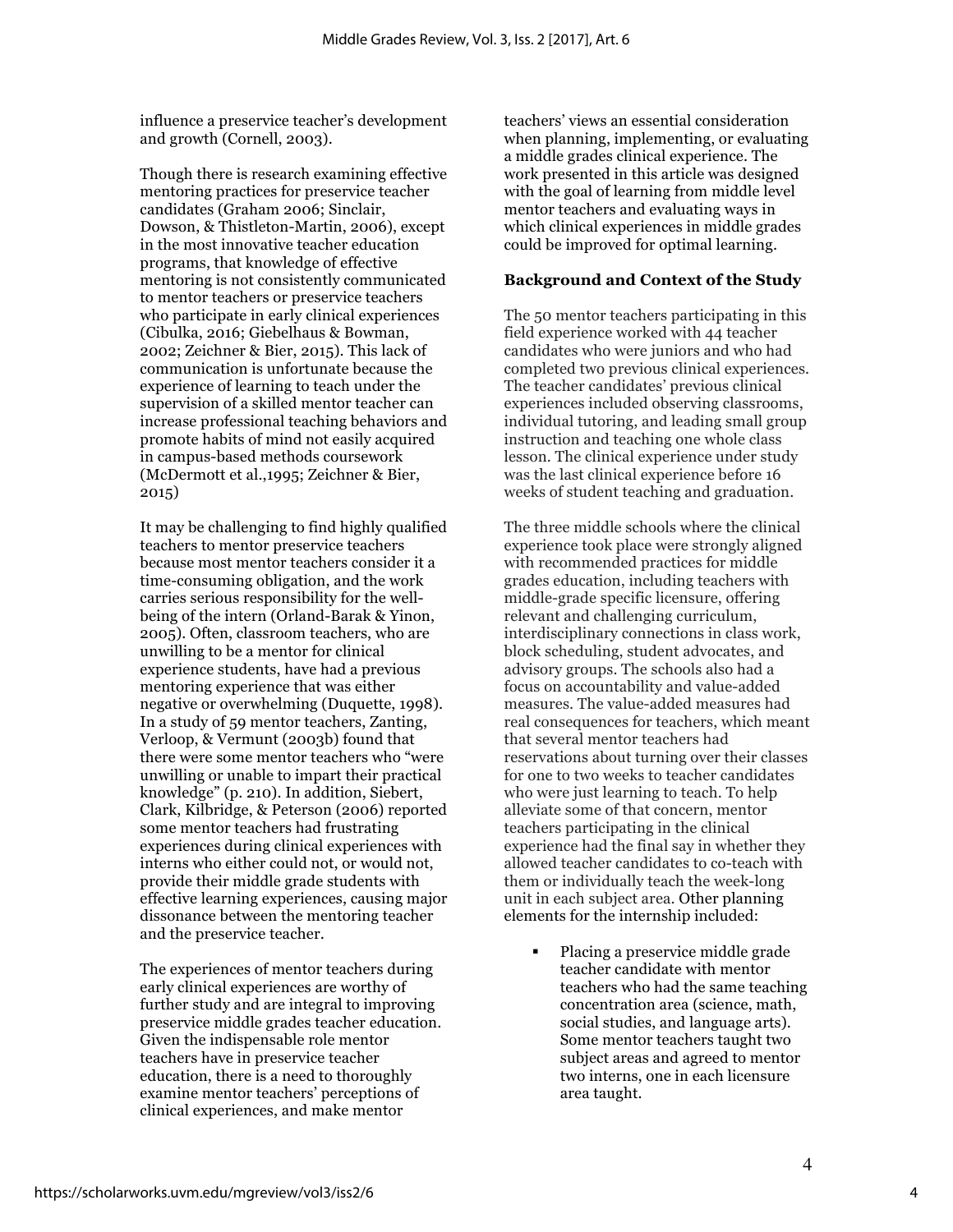- The teacher candidates visited the school/mentors each Wednesday during the spring semester from 7:30 AM - 2:30 PM and assisted mentor teachers in any way needed – working with small groups, creating or updating assessments, preparing bulletin boards, displays, photocopies, teaching advisory lessons, supporting the mentor teachers' work as needed.
- § During the last two months of the clinical experience, the teacher candidates worked with their mentor teachers to plan and teach a unit in each licensure concentration area (math, science, language arts or social studies) during the final two weeks. University faculty would come to the school to observe and evaluate the teacher candidates' instruction during those weeks.
- **Mentor teachers were asked to** formerly observe and evaluate their interns twice during the field experience – at the middle, and during the two weeks teaching at the end of the internship.

During the semester concurrent with the clinical experience, the preservice teacher candidate was enrolled in a block of five classes at the university – Curriculum and Organization in Middle Grades, Social Studies Instruction in Middle Grades, Science Instruction in Middle Grades, Reading and Writing Instruction in Middle Grades, and Math Instruction in Middle Grades. During the semester, teacher candidates study subject-area content and develop the units they will teach or co-teach with their mentor teachers during the last two weeks of the field experience.

# **Methods and Research Questions**

The purpose of this project was to investigate the mentoring experiences of middle grades mentor teachers and report how these teachers perceived their role in early clinical experiences to improve the university's clinical experience program. Research questions guiding our study were:

- (1) What are mentor teachers' perceptions of their role in the early clinical experience?
- (2) What are mentor teachers' perceptions of the instructional contribution of their intern during an early clinical experience?
- (3) What do mentor teachers report as necessary supports for a successful early clinical experience?
- (4) What information can mentor teachers provide us to help improve the university's clinical experience for its students?

To protect the rights and welfare of our participants, the researchers sought and received the approval of the University's Institutional Review Board to conduct this survey. We communicated to all mentor teachers that their participation in this study was completely voluntary and that they could choose to participate or decline.

# **Participants**

Using a purposeful sampling strategy (Creswell, 2007), the participants for this study were 50 middle school mentor teachers at three middle schools in a Midwestern state. When placing the interns at each middle school, we requested that the interns be placed with teachers who desired to be mentors for the interns. The 50 middle school teachers agreed to mentor one or two preservice teachers for one 14-week period. Consequently, all participants were able to develop a familiarity and understanding of the early clinical experience and the fundamental questions related to this study. The middle schools in this study were chosen based on their location and teachers' willingness to host the clinical experience students.

School administrators determined which middle school teachers would be mentor teachers for the preservice teachers. All mentor teachers who participated in this study had at least five years experience teaching and a current teaching license/certification for middle childhood or secondary education. All middle level teacher candidates placed in field experience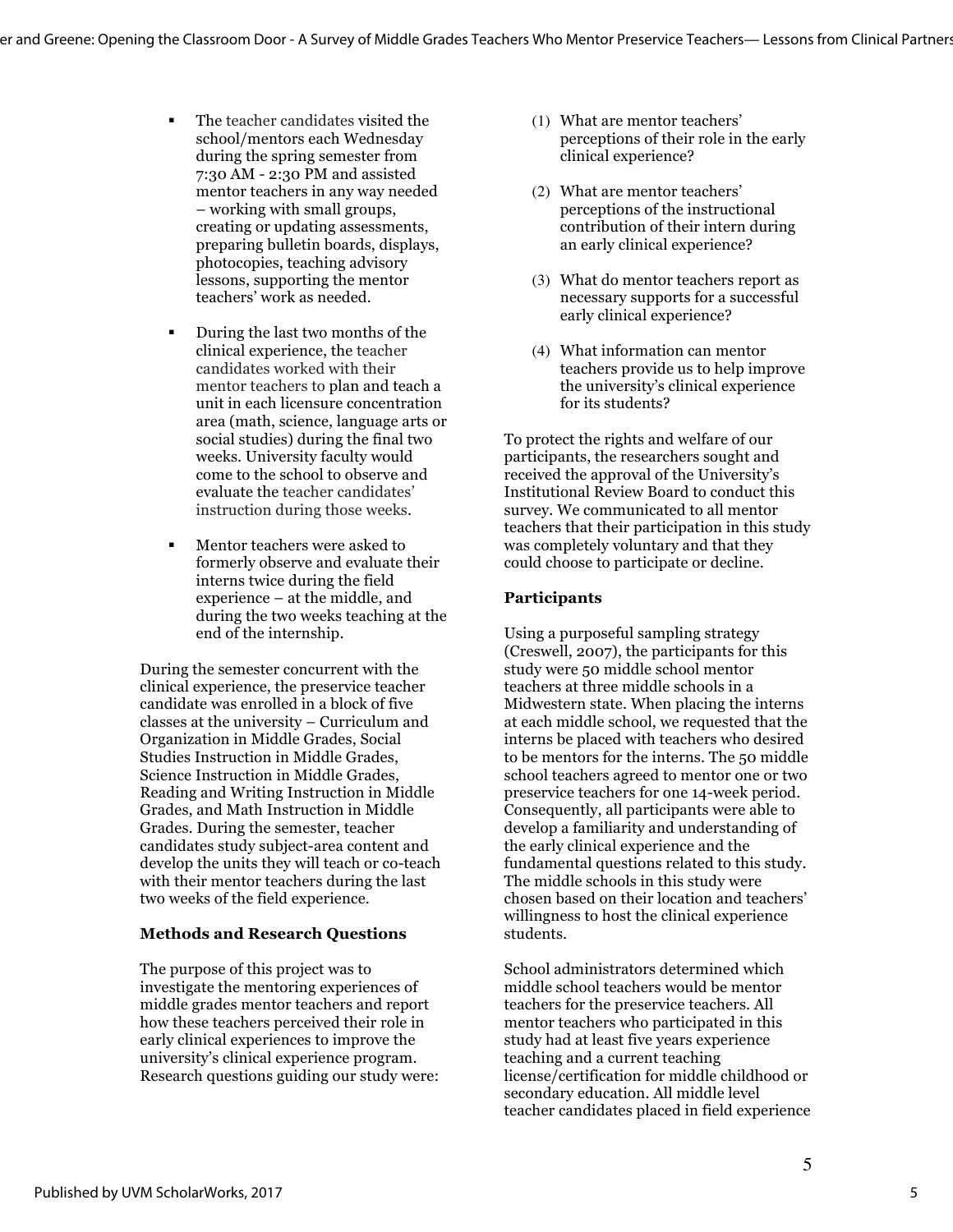were in their third year of a middle grades preservice teacher education program.

#### **Survey Design**

To determine the relationships and the experiences occurring between the mentor teachers and their interns, a descriptive survey method was employed for this study (Mertens, 2005; Wiersma & Jurs, 2009). Drawing inferences and identifying trends led to an understanding of mentor teachers' perceptions, practices, and evaluation of the early clinical experience. A cross-sectional survey was developed that contained 10 questions in all; six of the questions were scaled-response items, and four of the questions consisted of open-ended extended response items. The survey questions are included in the Appendix.

Steps for validating and developing the survey included a pilot study consisting of interviews with mentor teachers and preservice teachers at the beginning, middle, and end of a five-week teaching internship. Interviews were conducted with administrators and university faculty prior to the study to determine what information was necessary to successfully evaluate an early clinical experience. The survey questions were designed to elicit multiple perspectives that may emerge as mentor teachers disclosed experiences.

#### **Data Collection**

Each of 50 participating middle school mentor teachers was given the survey and a prepaid return envelope addressed to the university. The mentor teachers were requested to return the survey to the researchers anonymously. This procedure preserved the privacy of the participating teachers. Participants were told that their responses were valued and important to support improvement of the university's clinical experience and middle grades teacher education program. Mentor teachers were informed that their contributions would aid the University in implementing changes that would support the teacher candidates, the University's teacher education program, and ultimately enhance the education of future generations of public school students. The return rate of the surveys was 76%; we received 38 surveys out of 50 distributed, which provided a high reliability rate of return; however, not all participants responded to each question.

#### **Data Analysis**

The analysis of the data was recursive and involved five steps following a naturalistic inquiry approach (Denzin & Lincoln, 2005). First, all scaled response items were analyzed descriptively, marked for common phrases and statements about the clinical experience, ranked by percentages and frequency. The second step involved transcribing narrative data and creating a spreadsheet of mentor teachers' experiences as reported on their surveys. Many of the responses had considerable overlap of content. The third step consisted of developing an initial interpretation of teachers' experiences by categorizing their experiences and assigning codes to all responses. In the fourth step, steps 1-3 were repeated to confirm agreement. Once agreement was achieved, the fifth step was to evaluate the total content of the coded responses and identify common aspects.

#### **Findings**

Although the 38 mentor teachers reported different perceptions of the early clinical experience, three themes emerged from the survey analysis that link the mentor teachers' experiences, including (a) the extent of instructional responsibility was either assigned by mentors or negotiated between the mentor and the intern, (b) mentor teachers' overall satisfaction with the clinical experience was favorable, however some mentor teachers indicated they preferred more support from the University faculty; and (c) many of the mentor teachers reported it was their professional responsibility to mentor preservice teachers, and several indicated that they entered into a reciprocal learning relationship with their interns. The findings are presented in summary form grouped by each theme.

#### **The Instructional Contribution of Interns was Dynamic**

*RQ #2: What are mentor teachers' perceptions of the instructional*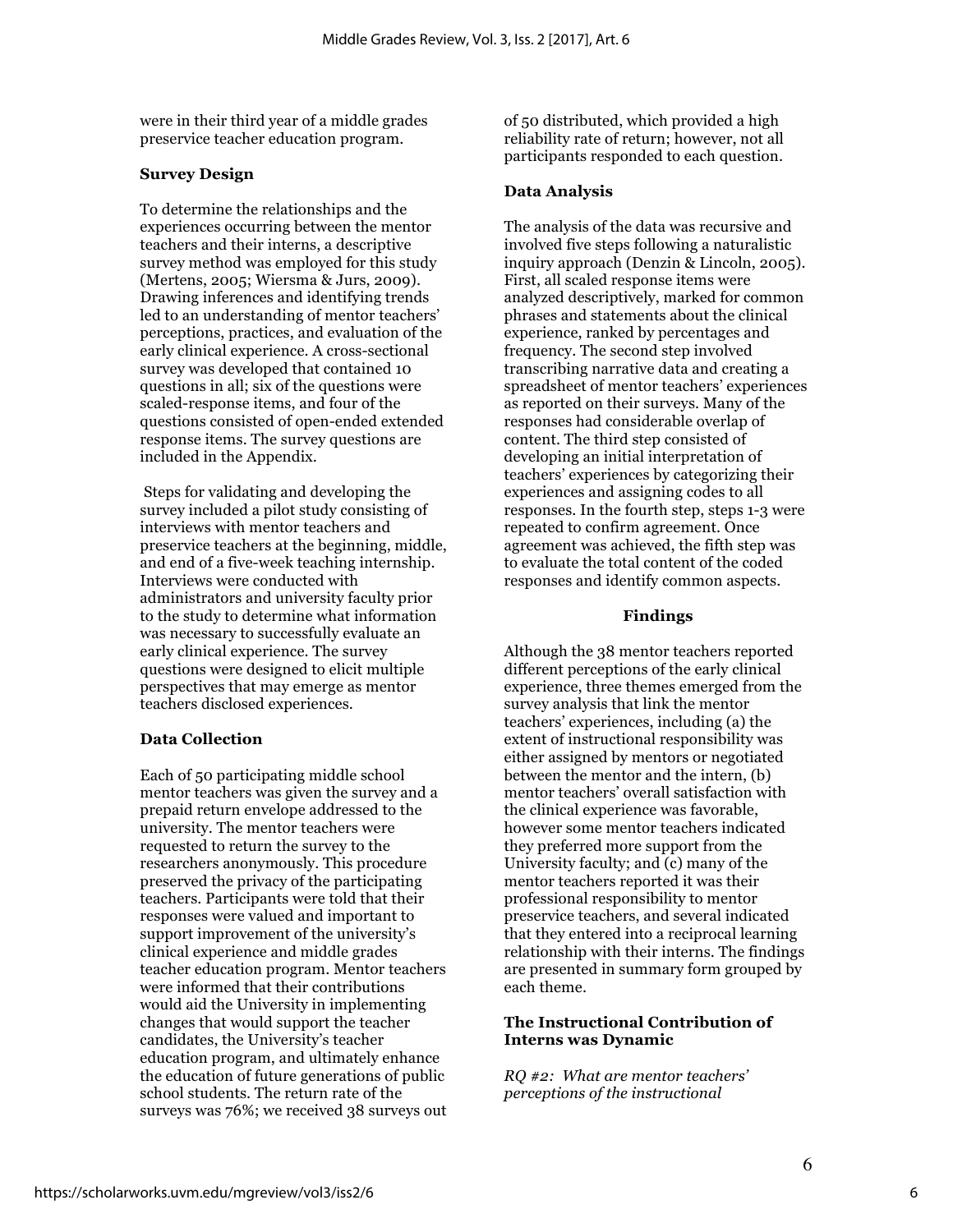*contribution of their intern during an early clinical experience*?

Forty-seven percent (47%) of the mentor teachers reported their preservice teacher intern made a moderate instructional contribution to their classrooms. Forty-two percent (42%) of the mentor teachers stated that interns made a small contribution to their classrooms. Only six of the mentor teachers or 16% indicated that their intern made a significant instructional contribution in their classrooms. Mentor teachers reported interns taught lessons, checked homework, monitored group work, provided one-on-one tutoring, attended faculty meetings, and helped pupils review for upcoming standardized tests. Table 1 presents summary information about the perceived contribution of interns.

#### Table 1

*How would you describe the instructional contribution of your intern in your classroom?*

| Mentor<br>Teachers'<br>Responses | Percentage | Ratio |
|----------------------------------|------------|-------|
| Moderate                         | 47%        | 18/38 |
| Small                            | 42%        | 16/38 |
| Significant                      | 16%        | 6/38  |
| None                             | ი%         |       |

How did mentor teachers determine how much instructional responsibility to allow their intern? Out of the 36 who responded to this question, 13 mentor teachers, or 36%, stated that they determined the responsibility levels they gave to their clinical experience intern. Eleven (11) of the respondents, or 31%, implied that the intern established how much responsibility they were comfortable in accepting. Eight of the teachers reported that curriculum, lessons to be taught, or classroom needs were factors in deciding if interns were capable of assuming instructional responsibilities. If interns were familiar with two out of those three factors, they were given an opportunity to teach. Three teachers stated they determined together with their intern what responsibilities the clinical experience student would assume. One mentor teacher,

who worked with two interns, reported deciding when, what and how much interns should teach, began with identifying who they were as beginning teachers:

> I spent time getting to know them, their experiences in teaching and their comfort levels in certain areas. I allowed them to lead the class whenever they personally felt comfortable with the content. The interns I worked with seemed anxious and ready for additional responsibilities.

Another mentor reported her intern made such a strong impression, she turned over her class sooner than she initially expected: "The assertiveness of [my intern] made an overall positive impression and that enhanced my willingness to provide a worthwhile learning experience for her."

Table 2 presents summary information for how mentors determined the extent of instructional responsibility given to their intern.

#### Table 2

*How did you determine the extent of instructional responsibility you gave your intern?*

| Mentor<br>Teachers'<br>Responses     | Percentages |     | Ratios |
|--------------------------------------|-------------|-----|--------|
| Mentor teachers                      |             |     |        |
| determined                           |             | 36% | 13/36  |
| Field experience<br>students decided |             | 31% | 11/36  |
| Curriculum or                        |             |     |        |
| classroom needs                      |             | 22% | 8/36   |
| Mentor teachers and<br>EFE students  |             |     |        |
| decided                              | 8%          |     | 3/36   |
| Difficult, no time                   |             |     |        |
| together                             | 3%          |     | 1/36   |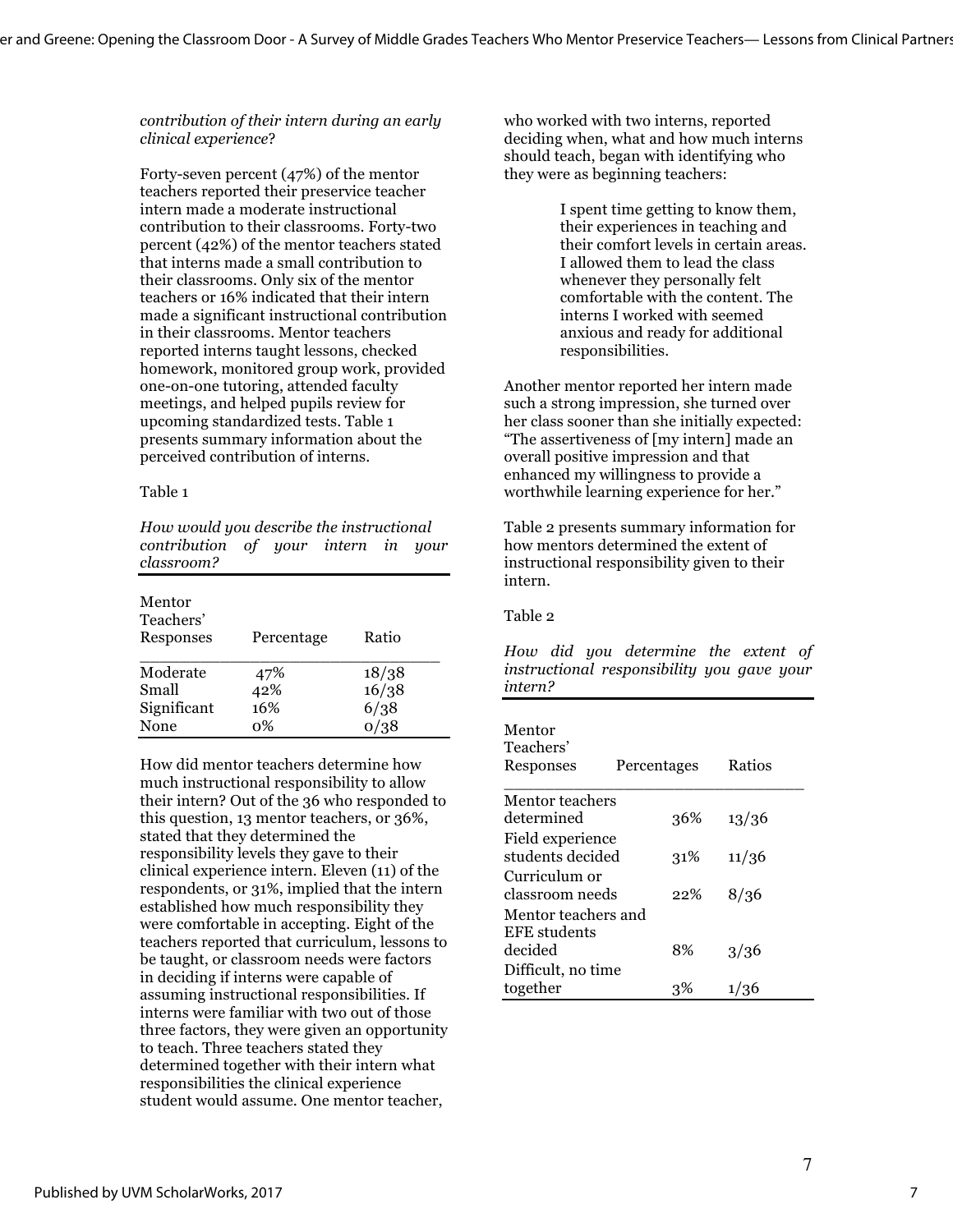### **Satisfaction with the Clinical Experience**

*RQ # 3*: *What do mentor teachers report as necessary supports for a successful early clinical experience*?

Generally, satisfaction from being involved with the clinical experience varied. Thirteen (13) of the 38 mentor teachers who responded to this question, or 34% of the teachers, reported an "average" experience. Twelve (12) of the mentor teachers, or nearly one-third, categorized their experience as "excellent." Another 10 teachers, or a little over one-fourth of the teachers, characterized their experience as "above average." Three teachers, or 8%, evaluated their association with the experience as "below average." Table 3 summarizes the mentor teachers' overall evaluation of the clinical experience.

#### Table 3

| Rate your overall satisfaction from       |  |
|-------------------------------------------|--|
| being involved with the field experience. |  |

| Mentor<br>Teachers'<br>Responses | Percentages | Ratios |
|----------------------------------|-------------|--------|
| Average                          | 34%         | 13/38  |
| Excellent                        | 32%         | 12/38  |
| Above average                    | 26%         | 10/38  |
| Below average                    | 8%          | 3/38   |

While overall satisfaction was favorable, mentor teachers also offered suggestions for improving the clinical experience. Five mentor teachers believe that clinical experience interns should have more time in the middle school classrooms. Since preservice middle level teachers are licensed in two areas, and need to practice instruction in both areas, some preservice interns had to divide his or her time between two different mentors in two different classrooms. Three mentor teachers, who were assigned two interns, suggested that they should only have one clinical experience student. Three mentor teachers commented that the clinical experience program met their expectations and interns'

needs, and that no improvement in the program was required. Of the 38 mentors that responded to this question, 66% (25 mentors) reported that they "clearly" understood the University's goals and objectives for the clinical experiences. Twelve (12) mentor teachers, or 32%, stated that they only "somewhat" understood the University's goals and objectives for the clinical experiences. Only one teacher expressed uncertainty and marked the "unsure" option for the question. Table 4 presents the summary information about the mentors' perception of their understanding of the university's goals and objectives for the clinical experience.

Table 4

| I understand the university's goals and |  |
|-----------------------------------------|--|
| objectives for the field experiences.   |  |

| Mentor<br>Teachers'<br>Responses | Percentages | Ratios |
|----------------------------------|-------------|--------|
| Clearly                          | 66%         | 25/38  |
| Somewhat                         | 32%         | 12/38  |
| Unsure                           | 3%          | 1/38   |

For the question: *Since the clinical experience began, to what extent have you felt supported by university faculty?* Sixtyfive percent (65%) of the mentor teachers responded, "adequately," after which one teacher wrote: "There hasn't been a great need. Students are doing great!" Eight teachers, or 22% of the mentor teachers, reported they felt "greatly" supported by university faculty. Four teachers, or 11%, marked the "need more support" response with one teacher stating: "I have had no contact yet with university faculty." Table 5 summarizes mentor teacher perceptions of university support.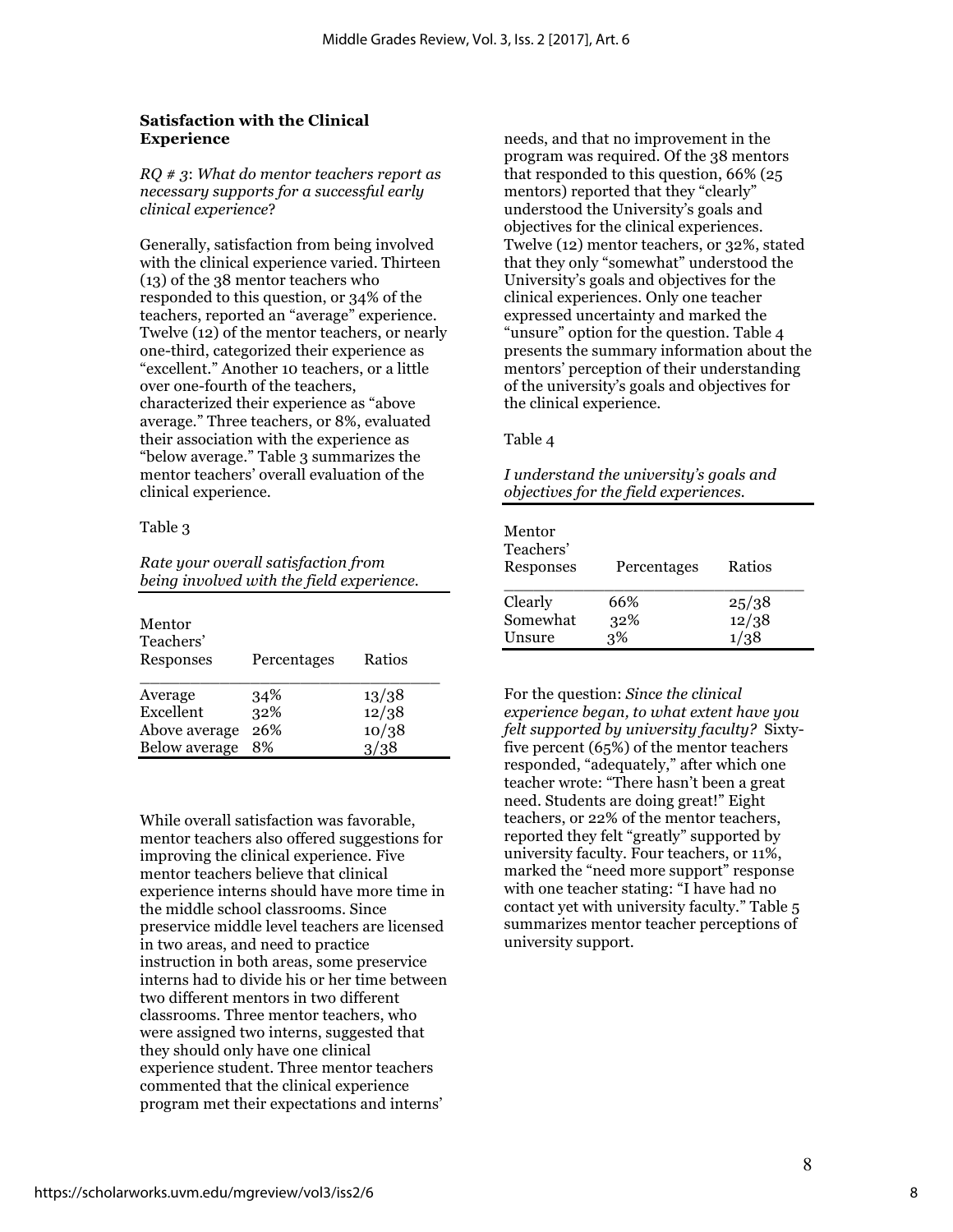#### Table 5

*Since the field experience began, to what extent have you felt supported by university faculty?* 

| Mentor<br>Teachers'<br>Responses | Percentages | Ratios |
|----------------------------------|-------------|--------|
| Adequately                       | 65%         | 24/37  |
| Greatly                          | 22%         | 8/37   |
| Need more                        | 11%         | 4/37   |
| No contact yet                   | 3%          | 1/37   |

#### **Needed: Collaborative Planning Time Together**

*RQ # 4: What information can mentor teachers provide us to help improve the university's clinical experience for its students?*

There were two additional institutional supports that 13 mentor teachers requested that the university provide for them and the clinical experience interns - more collaborative planning time and clearer guidelines for the experience. Interns visited their mentors one day a week for 12 weeks with an additional two weeks of full-time teaching. Six mentor teachers indicated on the survey that they felt they were not given enough time outside the university's assigned internship hours to talk with their clinical experience students. One teacher suggested, "Give us more time with intern (not during class time) to come up with ways she can be involved." Another teacher wrote that her two interns had no available time to meet with her outside the classroom, except during her lunch period.

Mentors reported it was extremely important to get to know their clinical experience students and have an opportunity to plan together for the interns' experiences in their classroom. Six mentor teachers said that it was crucial to meet with their intern more than the university's minimum requirement. These teachers made it a priority to meet outside classroom time with the clinical experience students for reflective discussion, planning purposes, and to develop a collaborative learning

partnership. With sustained, shared planning time, the mentor teachers suggested the clinical experience students (and mentor themselves) can be more constructive in their planning together, and the interns' experiences would be more meaningful in learning skills of planning and of collaboration.

#### **Requested: Clearer Guidelines for the Clinical Experience**

Seven mentor teachers specified on the survey that they were not given enough direction, sufficient objectives, or goals from the university faculty for the clinical experience. As one teacher plainly wrote: "Make the goals more clear to us." Several mentor teachers stated that they were forced to make up their own objectives and goals for the clinical experience as they proceeded. One mentor teacher suggested that the university make a checklist of exactly what was necessary to complete the clinical experience successfully. This teacher noted: "I understand that the varied criteria is optional depending on the interns' readiness, but I would like to see some required essentials that you would want every participant to have, i.e. assessing student work, small group instruction, etc." Three mentor teachers maintained that they appreciated the autonomy the university gave to the mentor teachers. All university mentors were provided with a detailed clinical experience handbook that included suggested tasks, schedules and instructional experiences that would support their intern's development as a teacher and facilitate a "good" clinical experience. However, it was apparent from mentor teachers' comments, receiving a handbook is only one part of what is needed to make the goals and guidelines of the early clinical experience understandable and clear. Table 6 summarizes other suggestions from mentor teachers concerning the clinical experience.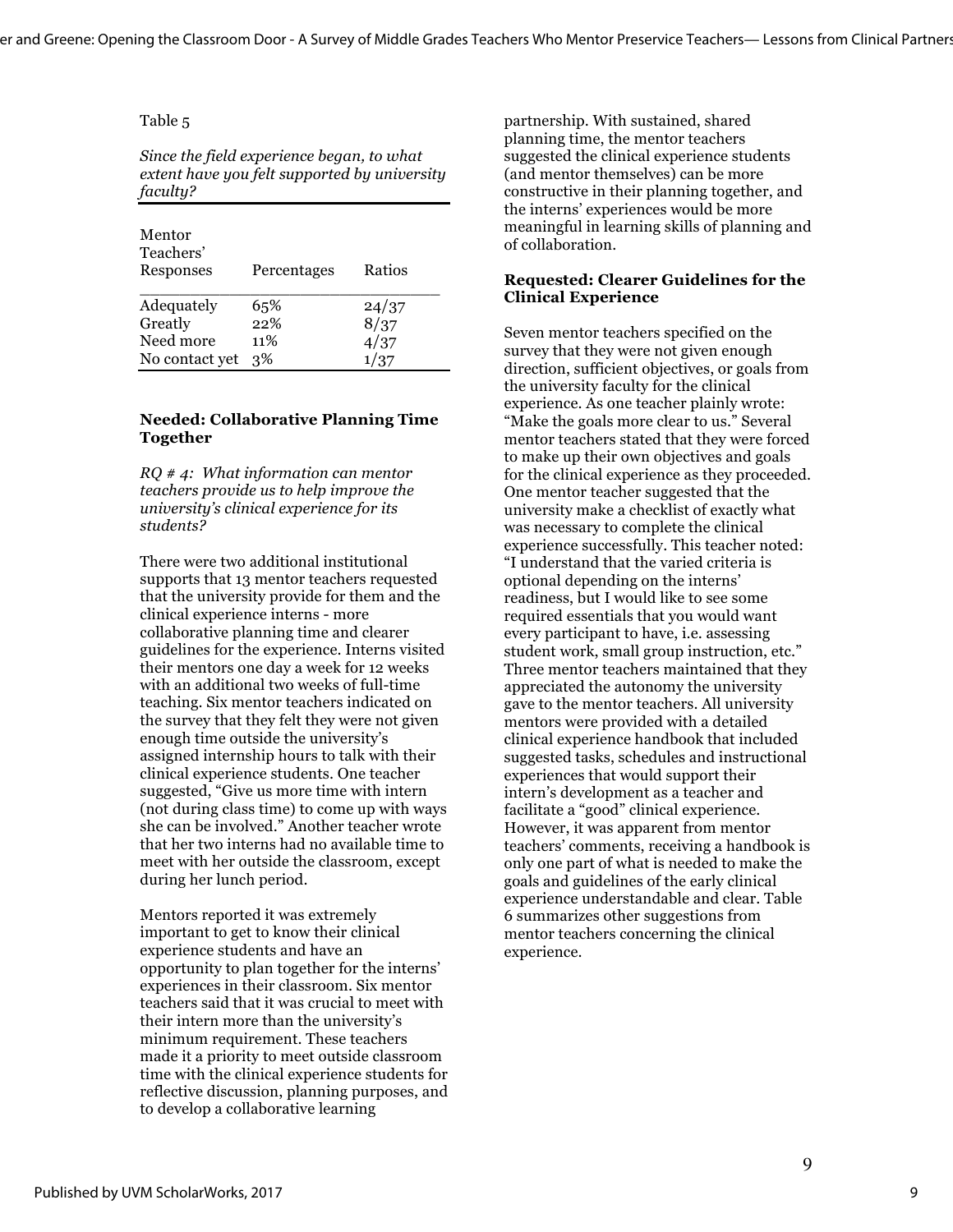#### Table 6

*Please share suggestions you feel would improve planning and implementation of the field experience.* 

#### Mentor Teachers'

| Responses              | Percentages | Ratios |
|------------------------|-------------|--------|
| University should      |             |        |
| make goals clearer     | 26%         | 7/27   |
| Need more time         |             |        |
| with interns           | 22%         | 6/27   |
| Should have only one   |             |        |
| intern, not two        | 11%         | 3/27   |
| Program meets teachers |             |        |
| & interns needs        | 11%         | 3/27   |
| Interns need to be     |             |        |
| better prepared        | 7%          | 2/27   |
| EFE students need too  |             |        |
| advanced (time) plans  | 4%          | 1/27   |
| Scheduling conflicts   | 4%          | 1/27   |
| Two weeks in same      |             |        |
| subject                | 4%          | 1/27   |
| EFE students teach     |             |        |
| after state testing    | 4%          | 1/27   |
| Teach two curricular   |             |        |
| areas with same team   | 4%          | 1/27   |
| Rude EFE students need |             |        |
| counseling             | 4%          | 1/27   |

#### **Mentoring as a Professional Responsibility**

*RQ #1:* What are mentor teachers' perceptions of their role in the early clinical experience?

A large majority of the mentor teachers reported that they considered it part of their professional responsibility to support a preservice teacher's learning processes. In their responses to an open-ended item, *Can you share why you chose to mentor a clinical experience student?,* 26 of the mentor teachers indicated that they volunteered to be a mentor teacher because they believed that it was their professional responsibility, and that they enjoyed sharing and helping clinical experience students in their classrooms, and they learned new information from their interns. One mentor teacher revealed: "I am obligated to provide

opportunities for student teachers because opportunities were provided for me." Another teacher noted: "I feel that the experience is crucial to preparedness for and conviction to entering the profession." Furthermore, a mentor teacher remarked, "The more experience these students receive, the better prepared they will be to teach. Many teachers don't want the 'hassle,' but I believe we need to make ourselves available. I've had many positive experiences with [university] students."

Several of the mentor teachers described a joy that they received from helping clinical experience students. One teacher described: "I love teaching and what I do on a daily basis and I enjoy sharing that with others in the profession." Another mentor teacher remarked, "A desire to teach shouldn't end because the 'student' is an adult. It is fulfilling to see an intern take pride and ownership over the same things I do, but in a new and creative way." In addition, another mentor teacher explained:

> I enjoy providing a setting where university students can see the realities of the work we do on a daily basis. It is a pleasure to see them tackle problems and provide input for problem solving and application of their instruction!

Three teachers shared that they were assigned an intern by their principals and did not have any input into whether or not they wanted to be involved with the clinical experience. One teacher wrote, "No choice – assigned by principal." While another teacher noted, "No one else could do it. I was chosen by my principal." The last teacher put in plain words: "Honestly, I wasn't given a choice."

A summary of mentors' responses to why they mentored a clinical experience student is presented in Table 7.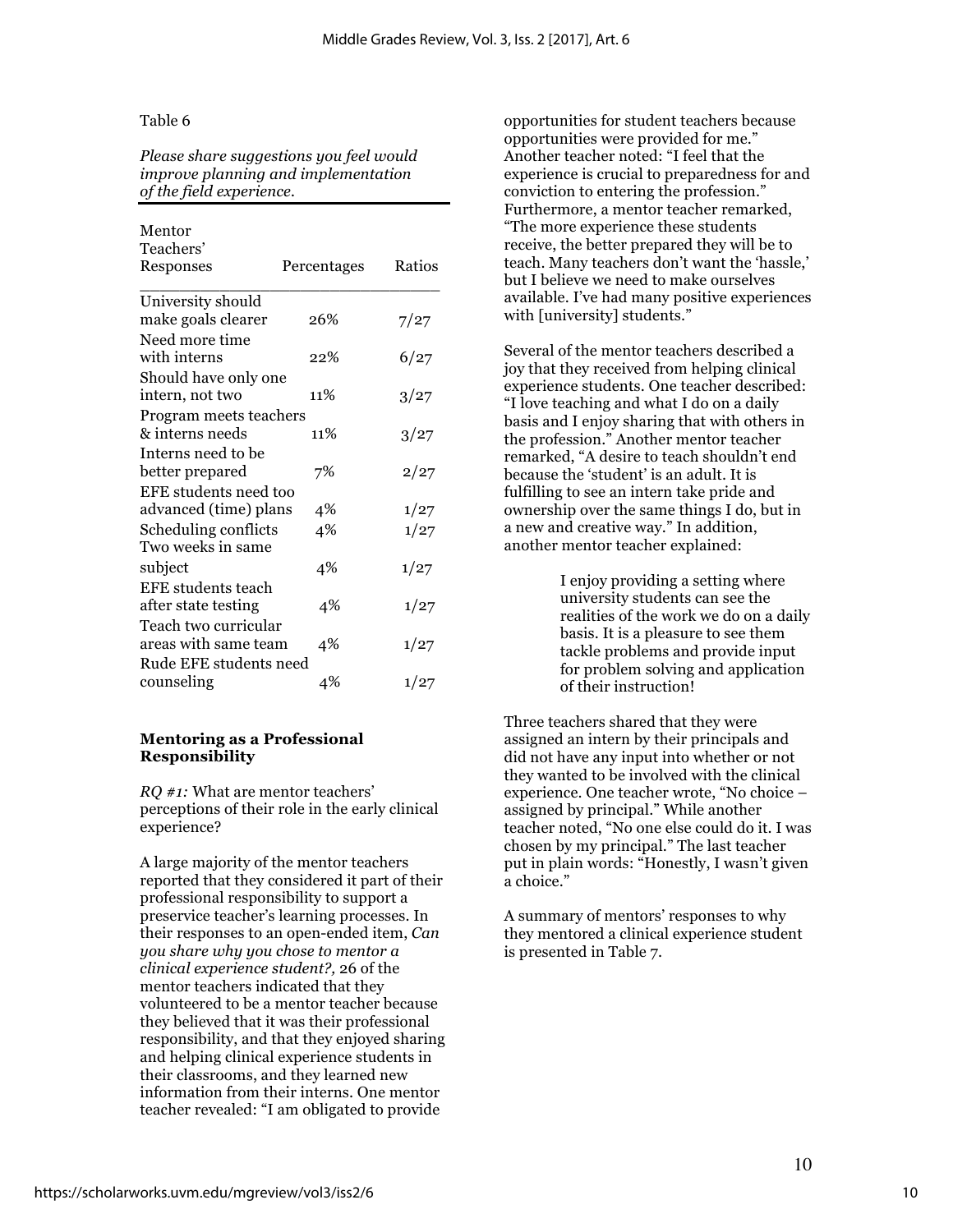#### Table 7

*Can you share why you chose to mentor a field experience student?*

| Mentor<br>Teachers'<br>Responses                             | Percentages | Ratios |
|--------------------------------------------------------------|-------------|--------|
| Volunteered;<br>professional<br>responsibility<br>No choice; | 87%         | 26/30  |
| assigned<br>by principal                                     | 10%         | 3/30   |
| Other; unknown                                               | 3%          |        |

#### **Discussion**

Findings from this study suggest that the university needs to restructure its clinical experiences to provide more time for clinical experience students and mentor teachers to collaborate during the clinical experience. Time is needed to form true partnerships. With sustained opportunities to work together, mentor teachers, clinical experience interns, and university faculty can more accurately plan how and when the intern will meet instructional and program goals, leading to multi-faceted, differentiated supervision.

While examining our mentor teachers' survey responses we found that mentor teachers who reported positive experiences with the clinical internship reported they had entered into a collaborative learning partnership with their intern, knowingly or instinctively. When we examined the responses of mentors who reported positive experiences in the internship with their answers to survey question #10: *Can you share why you chose to mentor an intern?*, we received answers such as: "Because I learn so much from him/her!" and "Helps me see what is being taught in my area currently." One mentor teacher commented, "To share innovative teaching ideas, plans & strategies." While still another mentor teacher proclaimed, "The constant influx of youth and their ideas keep me informed and excited to change and teach." An authentic collaborative learning partnership is a relationship in which both members are opened to receiving new knowledge, fresh

ideas, and to implementing new approaches (Sgroi, 1998). These mentor teachers established collaborative, reciprocal learning partnerships with their intern in which they expected to exchange new knowledge, innovative methods, and novel educational approaches with their intern.

Since much of the planning of an effective clinical experience occurs well before the clinical experience begins, it is important that aspects of collaboration be established in the beginning. Based on the mentor teachers' responses in this study, planning aspects to create a collaborative clinical experience partnership include:

- § **Holding open planning and information meetings between university faculty and mentor teachers.** Use this initial meeting to provide an introduction to the program and the opportunity to ask questions and raise concerns (Orland-Barak & Yinon, 2005). Interns can attend at least one meeting before the clinical experience starts.
- § **Collaboratively develop teaching and instructional goals for the clinical experience**. Use early planning meetings as an opportunity for mentor teachers and university faculty to collaborate before the internship begins and identify a list of instructional goals and learning opportunities for the interns that specifically addresses individual student and class needs. Clarify the program expectations of the university, mentor teacher and the intern.
- § **Scheduling time for continual collaboration between intern and mentor teacher outside of the classroom.** Most mentor teachers are not given sustained blocks of time to collaborate with interns. Traditional opportunities include before school, during the teacher's planning periods, or after pupils leave for the day. Mentor teachers and preservice teachers need sufficient planning time together to begin forming a collaborative learning partnership built on trust and mutual understanding (Hall, Fisher, Musanti, & Halquist, 2006; Hiemstra & Brockett, 1998).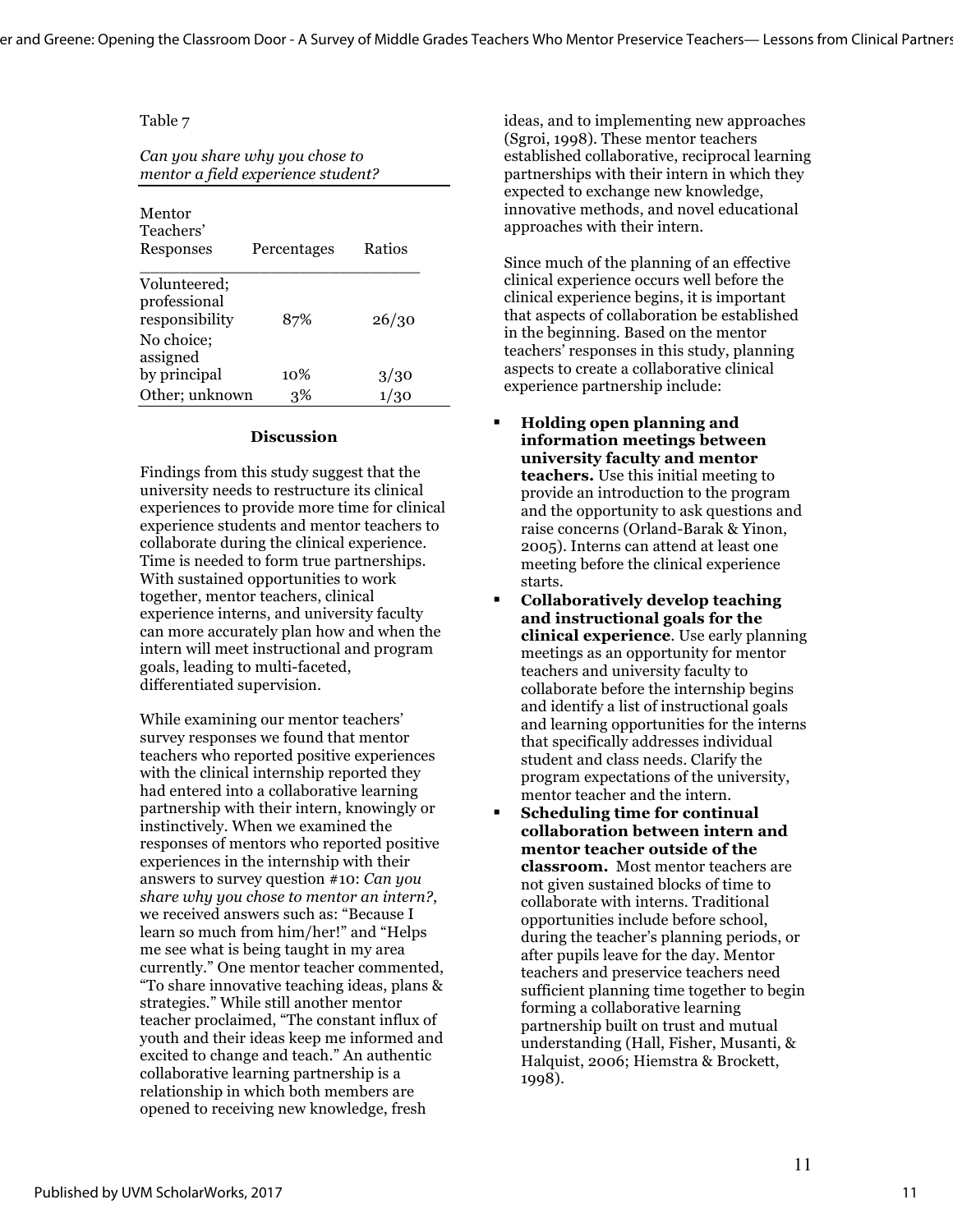- § **Together, decide other responsibilities for the intern**. Besides instruction, there are many other responsibilities from which the intern can learn, such as grading papers, creating bulletin boards, revising units based on student needs, or providing individual tutoring assistance.
- § **Determine other school activities for the intern to engage in.** Identify school or professional activities the mentor teacher and university faculty advises the intern to experience, such as teaching advisory lessons, attending faculty meetings or school functions, participating in parent/teacher conferences, or observing other classrooms.

Attention to these aspects of the clinical experience can provide the mentor teachers, interns and university faculty with meaningful opportunities to form a true, collaborative clinical partnership.

The findings from this survey research are both encouraging and disconcerting and will have far reaching implications for our clinical experience program. We found that 92%, or 35 out of 38 teachers surveyed ranked the clinical experience as above average or better (see Table 3). We continue to be concerned about the 8% or three of the 38 teachers who reported dissatisfaction with the experience. Reasons for their dissatisfaction included not understanding the goals of the internship and the lack of time to adequately mentor interns. The dissatisfied mentor teachers have given us enough feedback to begin a careful and deliberate review of our schools and will help us improve future clinical experiences. Possible strategies for addressing mentor teachers' concerns about the clarity of goals for the clinical internship include schedule multiple planning meetings with mentor teachers and planning an extended clinical experience professional development workshop during the length of the internship that examinees what's working in the field experience and what needs to change.

Although 87%, or 32 out of 37 mentor teachers shared that they felt adequately or greatly supported by university faculty (as

reported in Table 5), our goal is that all mentor teachers feel greatly supported by the university faculty. Since 14% of the mentor teachers survey indicated that they would have valued more support from the university faculty, we are seeking meaningful ways to collaborate more closely with mentor teachers to improve communication and support. A large extent of the planning and preparation for these clinical experiences occurred with administrators and principals, leaving mentor teachers with little autonomy in regard to the logistics of the clinical experience arrangements. To avoid this occurrence in the future, prior to any placement or intern assignments, we will arrange (a) school-site meetings with interested teachers who may be willing to take part in the clinical experience, and explain the clinical experience goals and objectives; and (b) organize a reception to formally introduce the mentor teachers and interns to each other to help develop effective collaborative learning partnerships before the internship begins.

#### **Further Research**

Investigations into ways to improve early clinical experiences have the potential to increase our understanding and planning of successful middle grades clinical experience partnerships. As the results of this survey indicate, it is clear that the involvement and perceptions of mentor teachers of their role in early clinical experiences are among the most significant factors which may affect preservice middle grades teacher education. Future work in this area should include longitudinal studies of mentor teachers who have had considerable experience and success mentoring early clinical experience students. There is much to learn from middle grades mentors who were less successful participating in a clinical internship as well. The university's selection, training, and preparation of mentor teachers is critical to the success of a meaningful clinical partnership. Researchers have proposed universities rethink the role of the mentor teacher from just being a cooperating teacher to helping mentor teachers develop expertise in teacher observation and supervision (Borko & Mayclinical, 1995; Siebert et al., 2006; Zeichner & Bier, 2015). The "top-down" role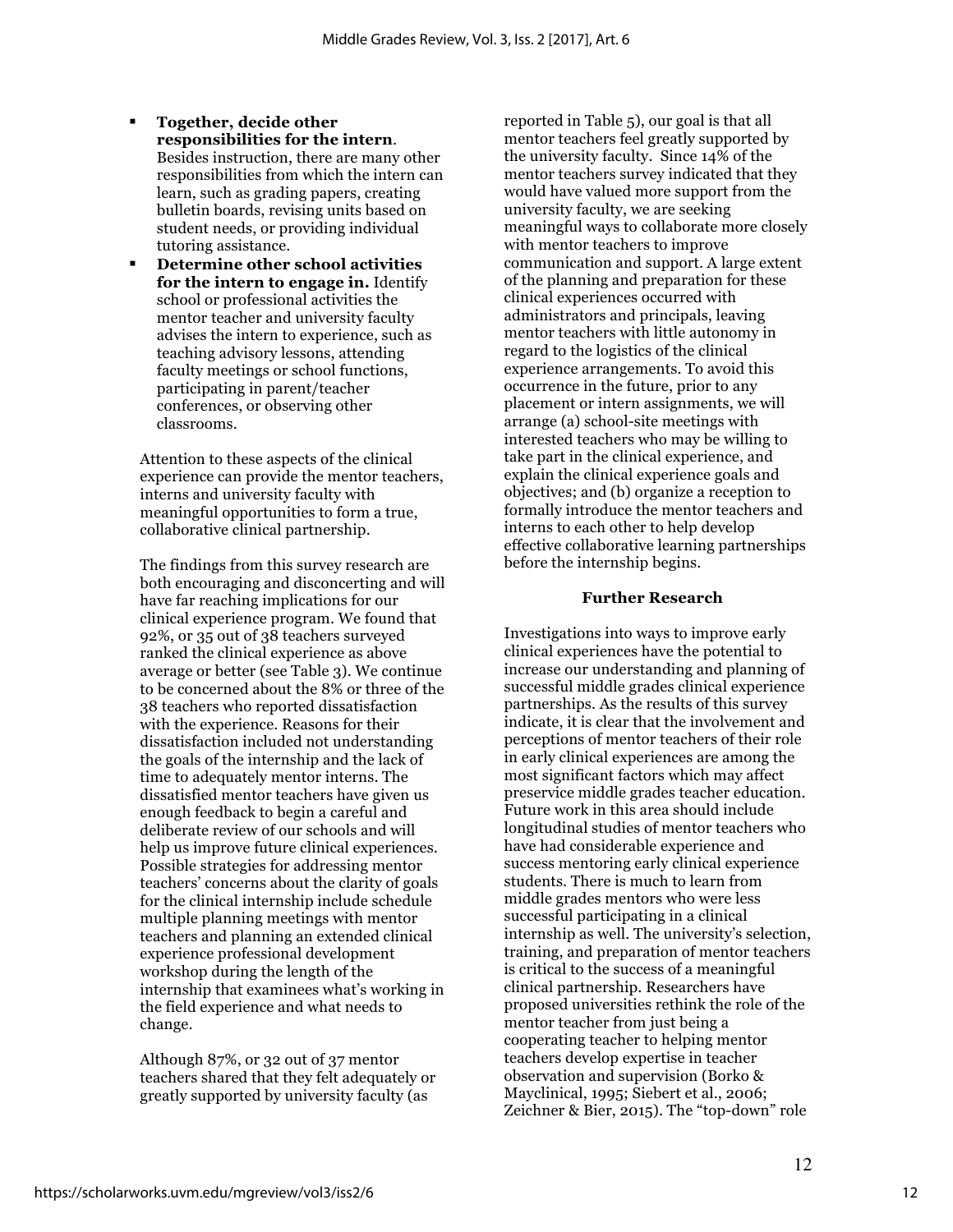of administration with respect to assigning clinical experience students also needs additional discussion. Future research on middle grades clinical experiences should present both national and international perspectives, as well as studies that survey middle grade students and their learning experiences with preservice teachers.

#### **Conclusion: What Can We Learn from These Mentor Teachers?**

Mentor teachers' perception and execution of their role and responsibilities as mentors during early clinical experiences are some of the most powerful influences on preservice teachers' development and professional identities. A report from NCATE (2010) indicated that there is not a large research base on what makes clinical preparation effective, and suggests investing in research to support the development and continuous improvement of clinical work in preservice teacher education. This study identified trends in middle grade mentor teachers' perceptions, practices, and conceptions of early clinical experiences. This research contributes to the literature by presenting key factors, explanations and the perceptions of 38 middle grades mentor teachers involved in clinical fieldwork amid a national call for more extensive and more frequent early clinical experiences at the middle level (Ellerbock et al., 2016; Howell et al., 2013; NCATE, 2010). While primarily highlighting what works in a specific field experience, their voices also indicate common factors that can enhance a clinical experience and identifies other factors that can diminish clinical work. The mentor teachers' experiences presented here offer a rationale and direction for change, program evaluation, and improvement in middle level clinical experiences based on what middle level mentor teachers report as essential field experience design elements.

While the data presented here yields several important observations, due to the complexities of learning, teaching, and human nature, it is unfair to place the responsibility for effective early clinical experiences solely with mentor teachers. However, the role of a mentor teacher during an early clinical experience is so complex because he or she is responsible for both mentoring and the evaluation of the

teacher candidate (Weasmer & Woods, 2003). Moreover, the role of a middle grades mentor teacher is so indispensable because in spite of teacher educators' best efforts, the mentor teacher's classroom is often one of the first places a preservice teacher begins to understand the integration of middle level philosophy, theory and classroom practice. When middle grades teachers participate in early clinical experiences and open the door to their classroom, they provide teacher candidates not just with needed guidance and support, but offer direction, and meaningful perspective on what preservice teachers need to know, understand, and be able to do to improve the learning experiences of young adolescents.

#### **References**

- Allen, L. V. Z., Ruebel, K. K., Greene, M. W., McDaniel, J. E., & Spencer, V. (2009). Putting *This We Believe* into action in performance-based teacher education. *Middle School Journal, 40*(3), 38–46.
- Anderson, N. A., Barksdale, M. A., & Hite, C. E. (2005). Preservice teachers' observations of cooperating teachers and peers while participating in an early clinical experience. *Teacher Education Quarterly, 32*(4), 97–117.
- Andrews, P. G., & Thompson,K. F. (2016). Relationships and context matter: Tales from a middle school/ university partnership. In P. Howell, J. Carpenter, & J. Jones (Eds.), *Clinical preparation at the middle level: Practices and possibilities* (pp. 5–32). Charlotte, NC: Information Age Publishing.
- Anfara, V. A., Jr. (2009). Changing times require a changing middle grades research agenda. *Middle School Journal, 40*(5), 61-68.
- Association for Middle Level Education (AMLE). (2012). *Association for middle level education middle level teacher preparation standards with rubrics and supporting explanations.* Westerville, OH: Author.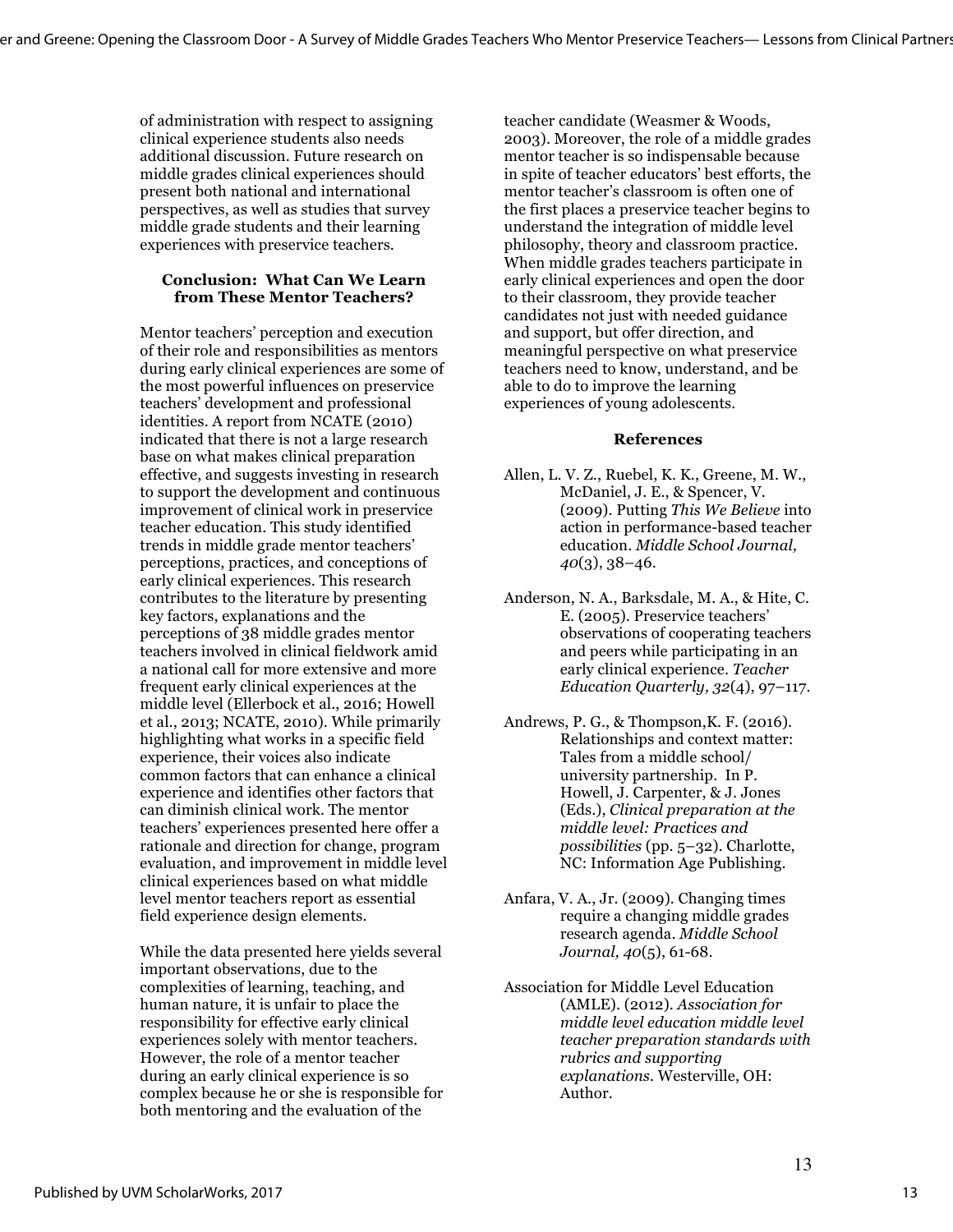- Borko, H., & Mayclinical, V. (1995). The roles of the cooperating teacher and university supervisor in learning to teach. *Teaching and Teacher Education, 11*(5), 501–518.
- Cherian, F. (2007). Learning to teach: Teacher candidates reflect on the relational, conceptual, and contextual influences of responsive mentorship. *Canadian Journal of Education*, *30*(1), 25–46.
- Cibulka, J. G. (2016). Foreword. In P. Howell, J. Carpenter, & J. Jones (Eds.), *Clinical preparation at the middle level: Practices and possibilities* (pp. xviii–xv). Charlotte, NC: Information Age Publishing.
- Cornell, C. (2003). How mentor teachers perceive their roles and relationships in a clinical- based teacher-training program. *Education, 124*(2), 401–411.
- Creswell, J. W. (2007). *Qualitative inquiry & research design: Choosing among five approaches.* Thousand Oaks, CA: Sage Publications.
- Darling-Hammond, L., Hammerness, K., Grossman, P., Rust, F., & Shulman, L. (2005). The design of teacher education programs. In L. Darling-Hammond & J. Bransford (Eds.), *Preparing teachers for a changing world: What teachers should learn and be able to do* (pp. 390–441). San Francisco, CA: Jossey-Bass.
- Denzin, N. K., & Lincoln, Y. S. (2005). (Eds.), *Handbook of qualitative research* (3rd ed., pp. 1–32). Thousand Oaks, CA: Sage.
- Duquette, C. (1998). Perceptions of mentor teachers in school-based teacher education programs. *Journal of Education for Teaching, 24*(2), 177– 179.
- Ellerbock, C. R., Kersaint, G., Smith, J. J., & Kaskeki, R. T. (2016). Transforming teacher preparation for the transition years: A partnership-

based STEM residency program. In P. Howell, J. Carpenter, & J. Jones (Eds.), *Clinical preparation at the middle level: Practices and possibilities* (pp. 33-58). Charlotte, NC: Information Age Publishing.

- Giebelhaus, C. R., & Bowman, C.L. (2002). Teaching mentors: Is it worth the effort? *Journal of Educational Research, 95*, 246–254.
- Graham, B. (2006). Conditions for successful clinical experiences: Perceptions of cooperating teachers. *Teaching and Teacher Education, 22*, 1118–1129.
- Hall, K. M., Draper, R. J., Smith, L.K., & Bullough, R.V., Jr. (2008). More than a place to teach: Exploring the perceptions of the roles and responsibilities of mentor teachers. *Mentoring & Tutoring: Partnership in Learning, 16*(3), 328–345.
- Hall, L. D., Fisher, C., Musanti, S., & Halquist, D. (2006). Professional development in teacher education: What can we learn from PT3? *TechTrends: Linking Research & Practice to Improve Learning, 50*(3), 25–31.
- Harrison, L., & Kennedy, M. K. (2016). Supporting middle level students, teacher candidates, and teachers through forming professional development school partnerships. In P. Howell, J. Carpenter, & J. Jones (Eds.), *Clinical preparation at the middle level: Practices and possibilities* (pp. 59–76). Charlotte, NC: Information Age Publishing.
- Hiemstra, R., & Brockett, R.G. (1998). From mentor to partner: Lessons from a personal journey. In I. M. Saltiel, A. Sgroi & R. G. Brockett (Eds.), *The power and potential of collaborative learning partnerships: New directions for adult and continuing education* (pp. 43–51). San Francisco, CA: Jossey-Bass.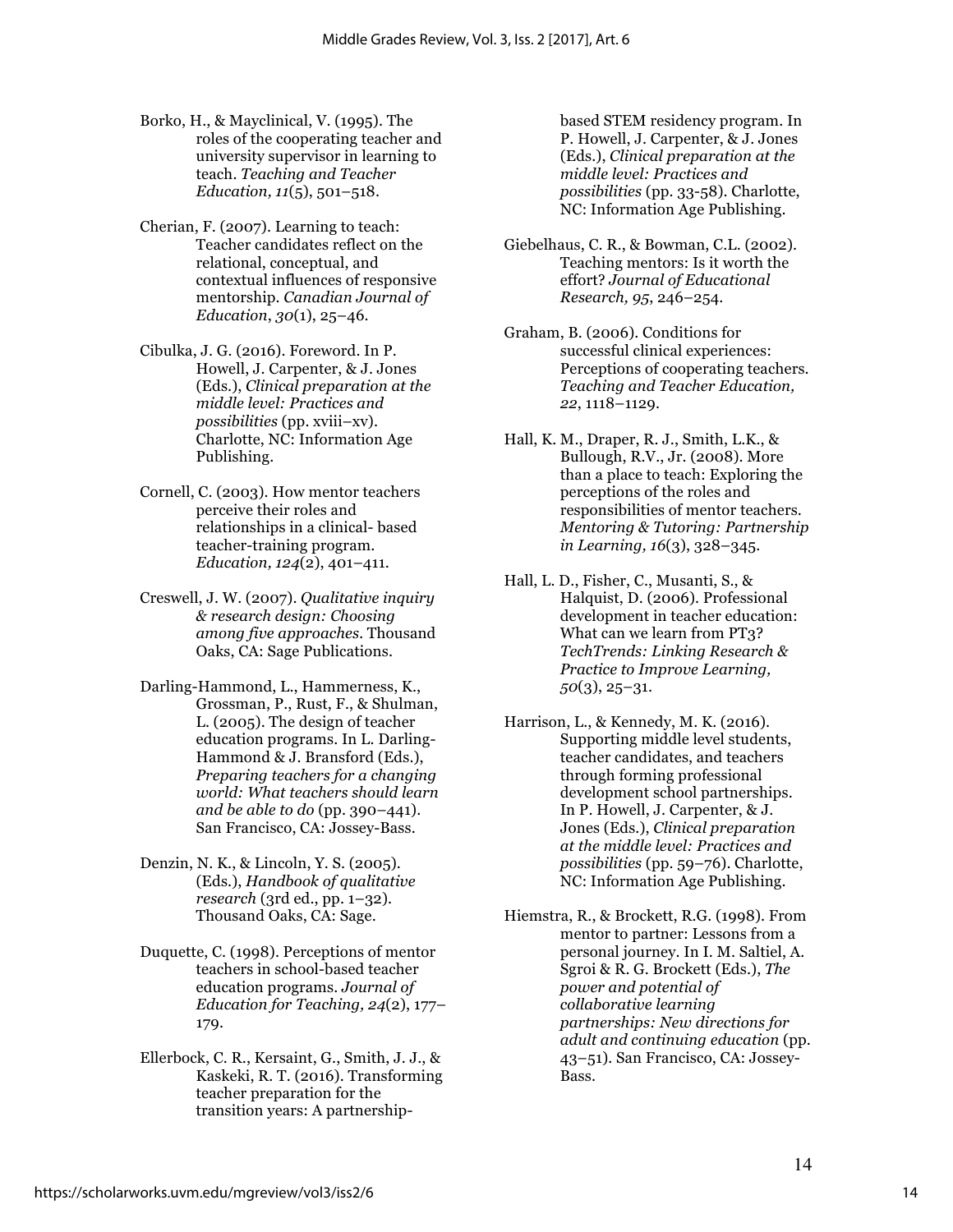- Hobson, A. J., Ashby, P., Malderez, A., & Tomlinson, P. D. (2009). Mentoring beginning teachers: What we know and what we don't know. *Teaching and Teacher Education, 25*, 207– 216.
- Howell, P. (2012). Conceptualizing developmentally responsive teaching practices in early field experiences. *Middle Grades Research Journal*, 7(4), 43–55.
- Howell, P., Carpenter, J., & Jones, J. P. (2013). School partnerships and clinical practices at the middle level. *Middle School Journal*. 44(4), 40– 49.
- Jaipal, K. (2009). Re-envisioning mentorship: Pre-service teachers and associate teachers as colearners. *Teaching Education*, *20*(3), 257–276.
- Killian, J. E., & Wilkins, E.A. (2009). Characteristics of highly-effective cooperating teachers: A study of their backgrounds and preparation. *Action in Teacher Education, 30*(4), 67–83.
- Landt, S. (2004). Professional development of middle and secondary level educators in the role of cooperating teacher. *Action* in *Teacher Education*, *26*(1), pp. 74–84.
- LePage, P., Darling-Hammond, L., Akar, H., Gutierrez, C., Jenkins-Gunn, E., & Rosebrock, K. (2005). Classroom management. In L. Darling-Hammond & J. Bransford (Eds.), *Preparing teachers for a changing world: What teachers should learn and be able to do* (pp. 327–357). San Francisco, CA: Jossey-Bass.
- Linek, W. M., Fleener, C., Fazio, M., Raine, I. L., & Klakamp, K. (2003). The impact of shifting from "how teachers teach" to "how children learn." *The Journal of Educational Research, 97*(2), 78–89.
- McEwin, C. K., Dickinson, T.S., & Smith, T.W. (2003). Why specialized

preparation is critical. *Kappa Delta Record*, *39*(2), 58–61.

- McDermott, P., Gormley, K., Rothenberg, J., & Hammer, J. (1995). The influence of classroom practical experiences on student teachers' thoughts about teaching. *Journal of Teacher Education, 46*, 184–191.
- Mertens, D. M. (2005). *Research and evaluation in education and psychology* (2nd ed.). Thousand Oaks, CA: Sage.
- Moore, R. (2003). Reexamining the clinical experiences of preservice teachers. *Journal of Teacher Education*, *54*(1), 31–42.
- National Council for Accreditation of Teacher Education (NCATE) (2010). *Transforming teacher education through clinical practice: A national strategy to prepare effective teachers:* Report of the Blue Ribbon Panel on Clinical Preparation and Partnerships for Improved Student Learning. Washington, DC: National Council for Accreditation of Teacher Education.
- O'Brian, M., Stoner, J., Appel, K., & House, J.J. (2007). The first clinical experience: Perspectives of preservice and cooperating teachers. *Teacher Education and Special Education*, *30*(4), 264–275.
- Orland-Barak, L., & Yinon, H. (2005). Sometimes a novice and sometimes an expert: Mentors' professional expertise as revealed through their stories of critical incidents. *Oxford Review of Education, 31*(4), 557– 578.
- Perry, N. E., Hutchinson, L., & Thauberger, C. (2007). Talking about teaching self-regulated learning: Scaffolding student teachers' development and use of practices that promote selfregulated learning. *International Journal of Educational Research 47,* 97–108.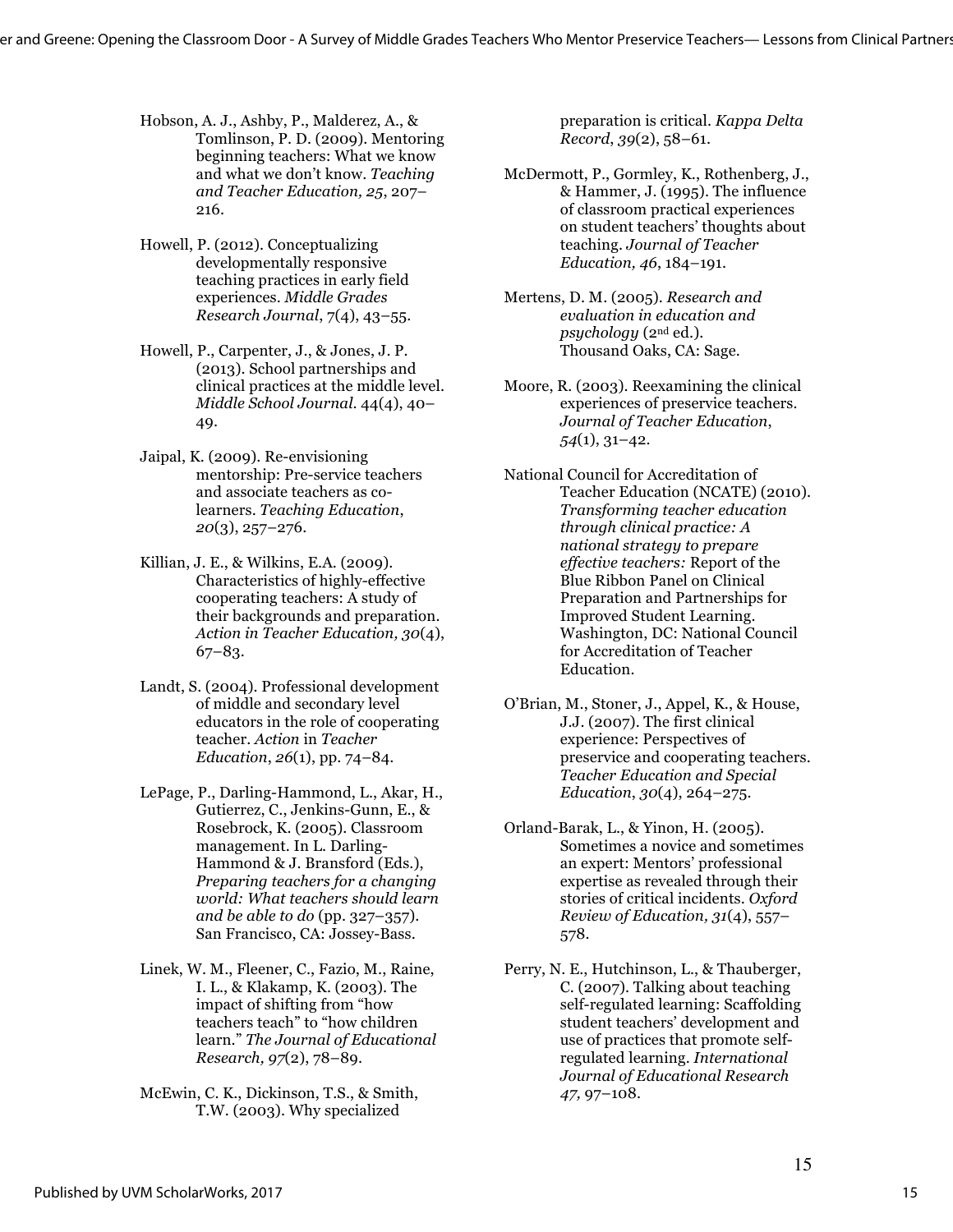- Quinn, L., McCarthy, J., & Young, M.W. (2009). *Creating a global perspective for supervision in teacher education*. Paper presented at the Thirty-Fourth Annual Meeting of the Association of Teacher Educators, Dallas, TX. Abstract retrieved from: http://www.allacademic.com/meta/ p277633\_index.html
- Sears, S., Cavallaro, C., & Hall, S. (2004). Quality early clinical experiences for undergraduates. *Teacher Education and Special Education, 27*(1)*,* 75– 79.
- Sgroi, A. (1998). Teaching-learning partnerships in the arts. In I. M. Saltiel, A. Sgroi & R. G. Brockett (Eds.), *The power and potential of collaborative learning partnerships: New directions for adult and continuing education* (pp. 23–32). San Francisco, CA: Jossey-Bass.
- Siebert, C. J., Clark, A., Kilbridge, A., & Peterson, H. (2006). When preservice teachers struggle or fail: Mentor teachers' perspectives. *Education, 126*(3), 409–422.
- Sinclair, C., Dowson, M., & Thistleton-Martin, J. (2006). Motivations and profiles of cooperating teachers: Who volunteers and why? *Teaching and Teacher Education, 22*, 263– 279.
- Smith, M. (1993). An examination of a generic clinical experience from a physical education perspective. *Physical Educator, 50*(3), 151–159.
- Thompson, S., & Smith, D.L. (2004/2005). Creating highly qualified teachers for urban schools. *The Professional Educator, XXVII*(1&2), 73–88.
- Turner, S. L., & Greene, C. (2016). Coldiron-Middle School clinical field experience—Lessons from clinical experiences and implications for practice. In P. Howell, J. Carpenter, & J. Jones (Eds). *Clinical preparation at the middle level:*

*Practices and possibilities* (pp. 135– 146).

- Unlu, H, & Guvn, K. B. (2010). The investigation of the preservice physical education teachers' attitudes to the school experiences course. *International Journal of Human Sciences, 7*(2), 125–134.
- Vizenor, A. S. (2017). Enticing teacher candidates to the middle. *Middle School Journal*, *48*(2), 31–38.
- Weasmer, J., & Woods, A.M. (2003). The role of the host teacher in the student teaching experience. *Clearing House, 76*, 174–177.
- Wiersma, W., & Jurs, S.G. (2009). *Research methods in education* (9<sup>th</sup> ed). Boston, MA: Pearson.
- Yakar, Z., Altindag, C, & Kaya, F. (2010). Comparison of preservice science teachers' and preservice primary school teachers' critical thinking dispositions. *Journal of New World Sciences Academy. 5*(3), 720–728.
- Zanting, A., Verloop, N., & Vermunt, J.D. (2001). Student teachers' beliefs about mentoring and learning to teach during teaching practice. *British Journal of Educational Psychology, 71,* 57–80.
- Zanting, A., Verloop, N., & Vermunt, J.D. (2003a). How do student teachers elicit their mentor teachers' practical knowledge? *Teacher and Teaching: Theory and Practice, 9*(3), 197–211.
- Zanting, A., Verloop, N., & Vermunt, J.D. (2003b). Using interviews and concept maps to access mentor teachers' practical knowledge. *Higher Education, 46,* 195–214.
- Zeichner, K., & Bier, M. (2015). Opportunities and pitfalls in the turn toward clinical experience in U.S. teacher education. In E. R. Hollins (Ed.), *Rethinking field experiences in preservice teacher preparation: Meeting new*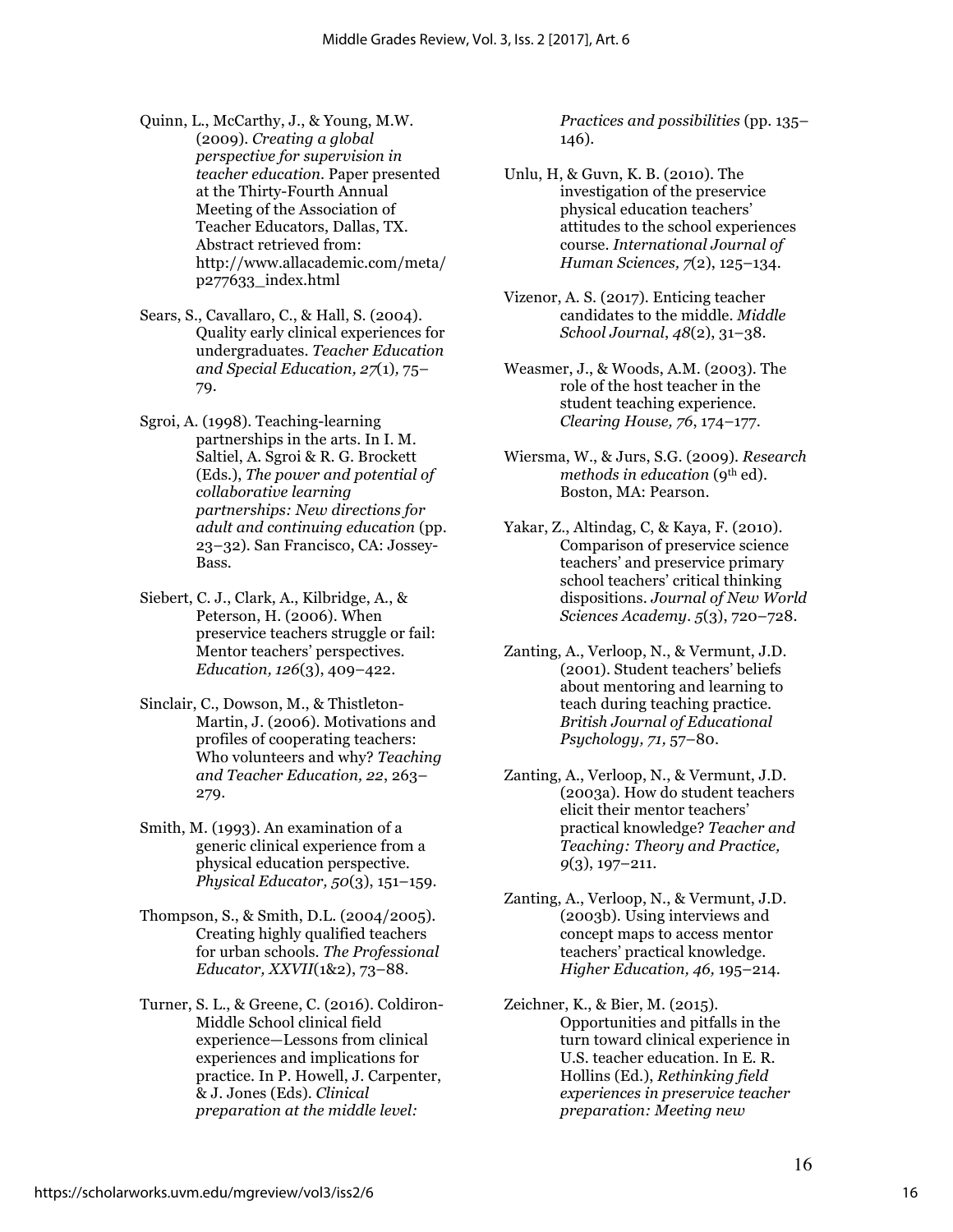er and Greene: Opening the Classroom Door - A Survey of Middle Grades Teachers Who Mentor Preservice Teachers— Lessons from Clinical Partner:

*challenges for accountability* (pp. 20–46). New York, NY: Routledge.